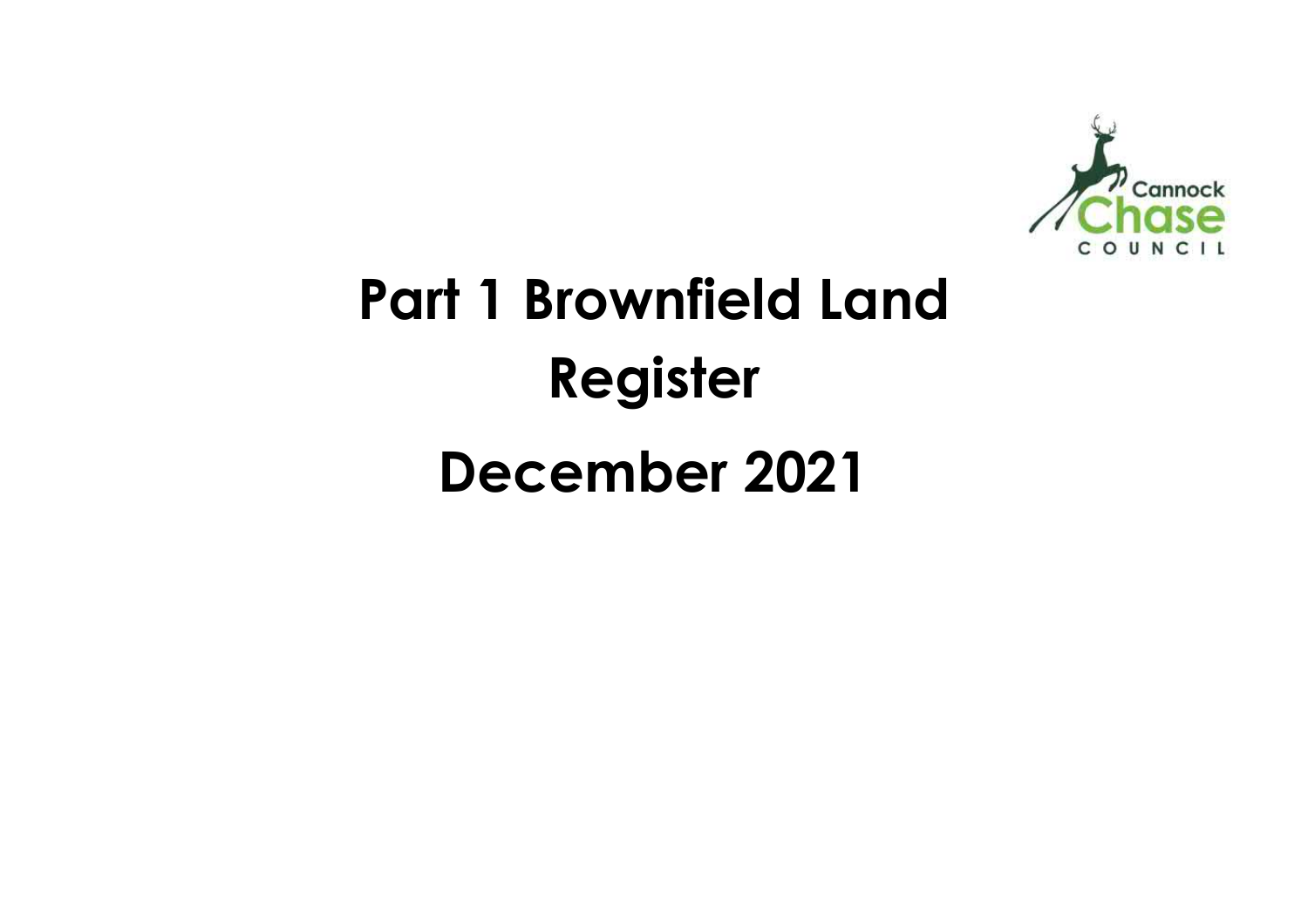## **Cannock Chase District Council Part 1 Brownfield Land Register (published December 2021)**

www.cannockchasedc.gov.uk

Search for 'Cannock Chase Life'

@CannockChaseDC

**Contents** 

| <b>Background</b>                                               |    |
|-----------------------------------------------------------------|----|
| <b>Methodology for site selection</b>                           | 3  |
| Summary of sites on Part 1 Brownfield Land Register and Mapping | ĥ  |
| <b>Full Part 1 Brownfield Land Register</b>                     | 14 |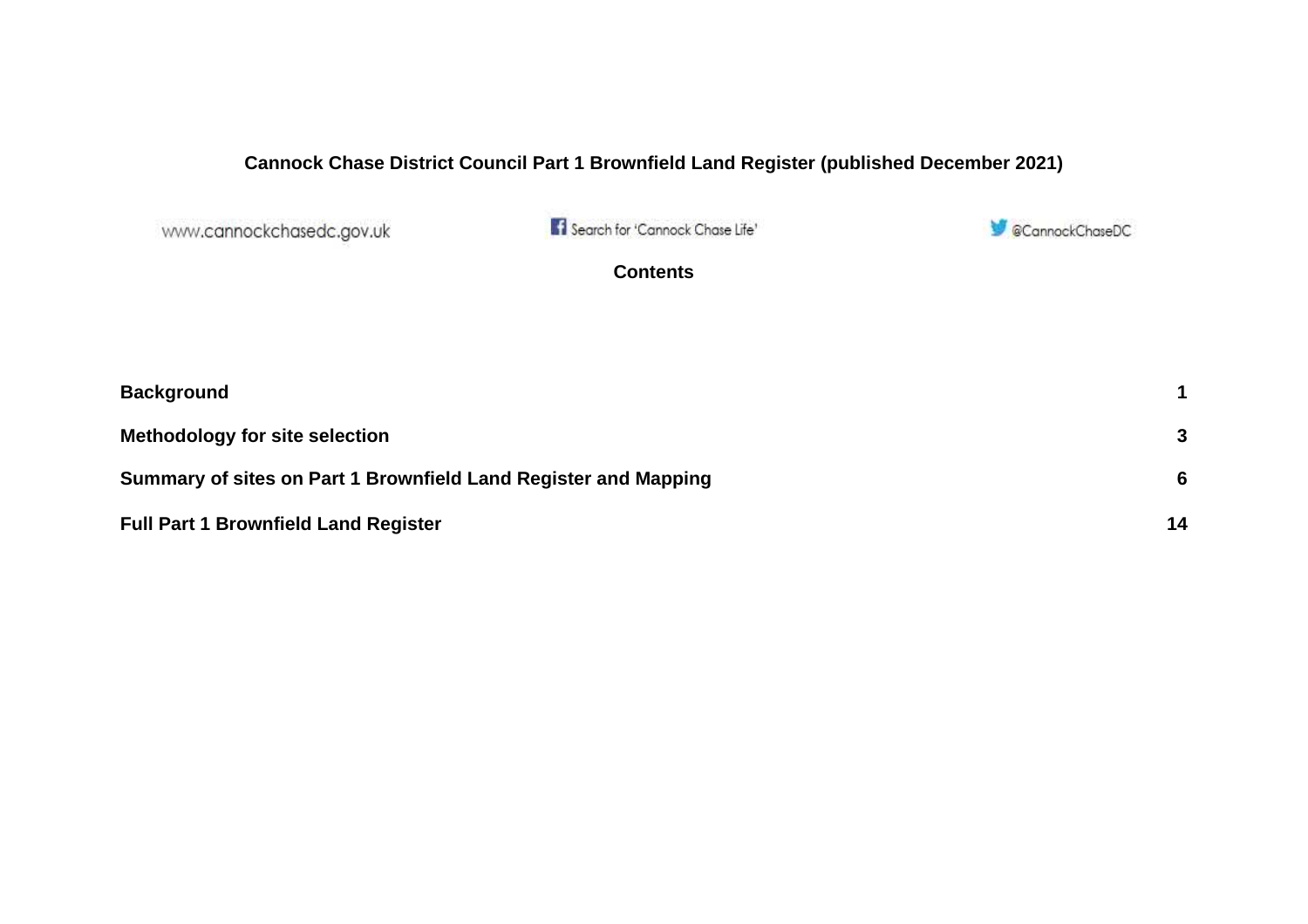#### **Background**

This is the fifth iteration of the Council's Part 1 Brownfield Register, published December 2021.

The Housing and Planning Act 2016 introduced a requirement for Local Planning Authorities to produce and maintain a 'Register of Land'. The subsequent Town and Country Planning (Brownfield Land Register) Regulations 2017 came into force on 16th April 2017. These set out the detailed requirements for Brownfield Land Registers including the requirement for a register to be kept in two parts; criteria for what sites should be entered; the information to be entered into the register; publicity, consultation and representation requirements for Part 2 of the register; exemptions from the register; and the requirement for the first Part 1 Brownfield Land Register to be published by 31<sup>st</sup> December 2017 and updated at least annually thereafter. The register is to be focused on sites for residential-led development.

The Housing and Planning Act 2016 introduced the ability for 'Permission in Principle' to be granted to residential-led development via the 'Register of Land'. The subsequent Town and Country Planning (Permission in Principle) Order 2017 came into force on 15<sup>th</sup> April 2017. In effect, this enables sites on Part 2 of a Brownfield Land Register to be granted 'Permission in Principle' for residential development when enacted with the provisions of the Town and Country Planning (Brownfield Land Register) Regulations 2017.

Part 1 of a Brownfield Land Register will comprise all brownfield sites that a local planning authority has assessed as appropriate for residential development. This will include sites with extant full planning permission, outline planning permission and permission in principle as well as sites without planning permission. It will inform a Part 2 Brownfield Land Register.

Part 2 of the Register is a subset of Part 1. Part 2 will comprise only those sites in Part 1 that the local planning authority has decided would be suitable for a grant of 'permission in principle' for residential development. The 'permission in principle' consent route is an alternative way of obtaining planning permission which separates the consideration of matters of principle for proposed development from the technical detail of the development. There is currently no deadline set for the production of Part 2 Brownfield Land Register for Cannock Chase District (see Cabinet Report 29/11/17 for further details).

The National Planning Practice Guidance provides specific information to support Local Planning Authorities in the production of Brownfield Land Registers. This includes a specified template for the Part 1 Brownfield Land Register (set out within the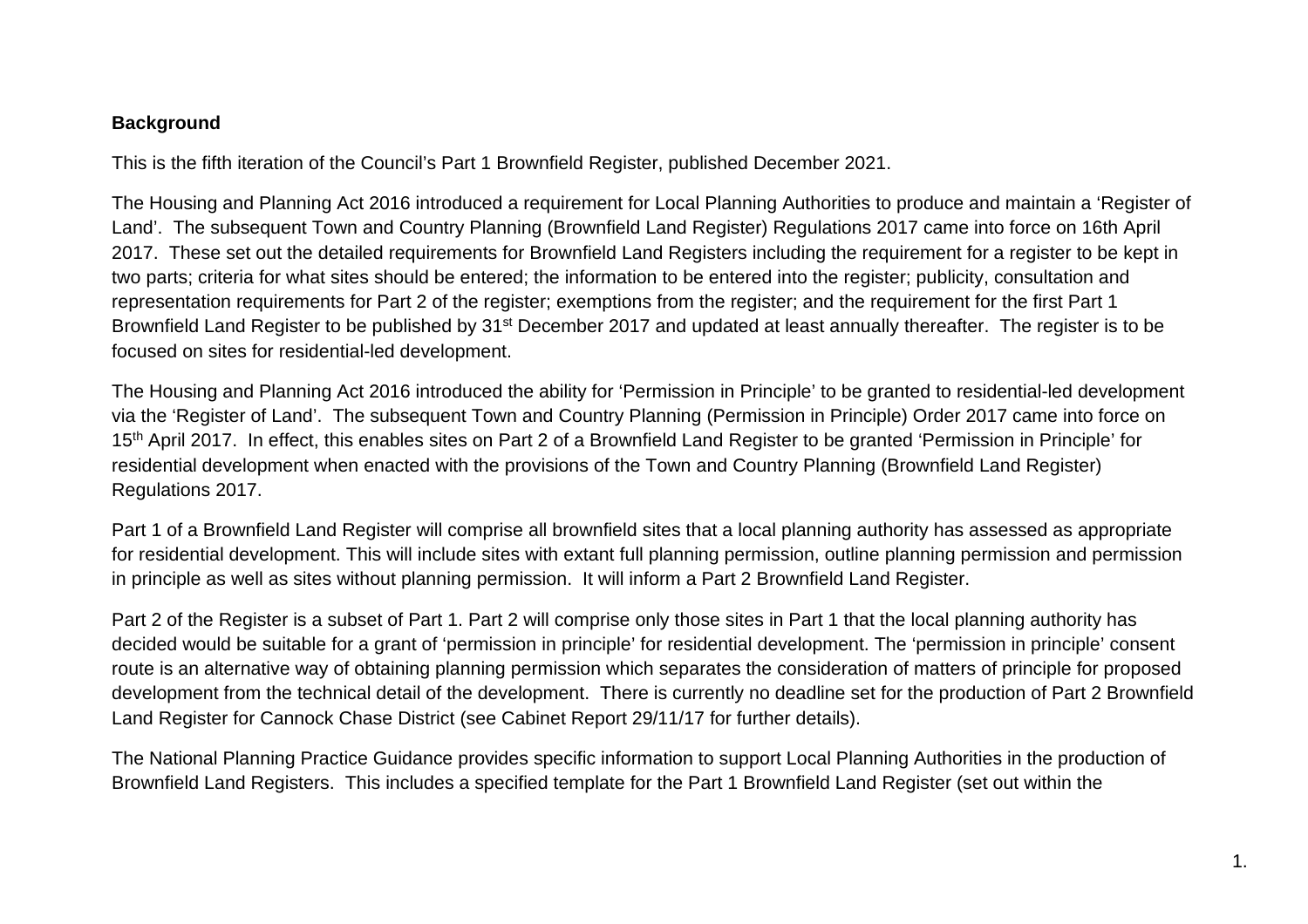'Brownfield Land Registers Data Standard: Preparing and publishing a register' 2017(updated October 2019). The Council's Part 1 Brownfield Land Register has been produced in accordance with the relevant regulations and guidance using the specified template. A summary version of the full Brownfield Land Register is provided for ease of reference, alongside the full Brownfield Land Register. The Register will be updated to reflect new guidance, as appropriate.

In accordance with regulations, the Brownfield Land Register will be updated at least annually. It will be published on the Council's website and a hard reference copy provided at the Council's Civic Centre offices for public viewing. Hard copies can be provided on request to the Planning Policy team (subject to charges).

The inclusion/exclusion of a site on the Part 1 Brownfield Land Register does not determine the possibility of planning permission being granted/refused for residential development, unless the site in question has already been granted permission. All future planning applications will continue to be determined against the development plan and material planning considerations.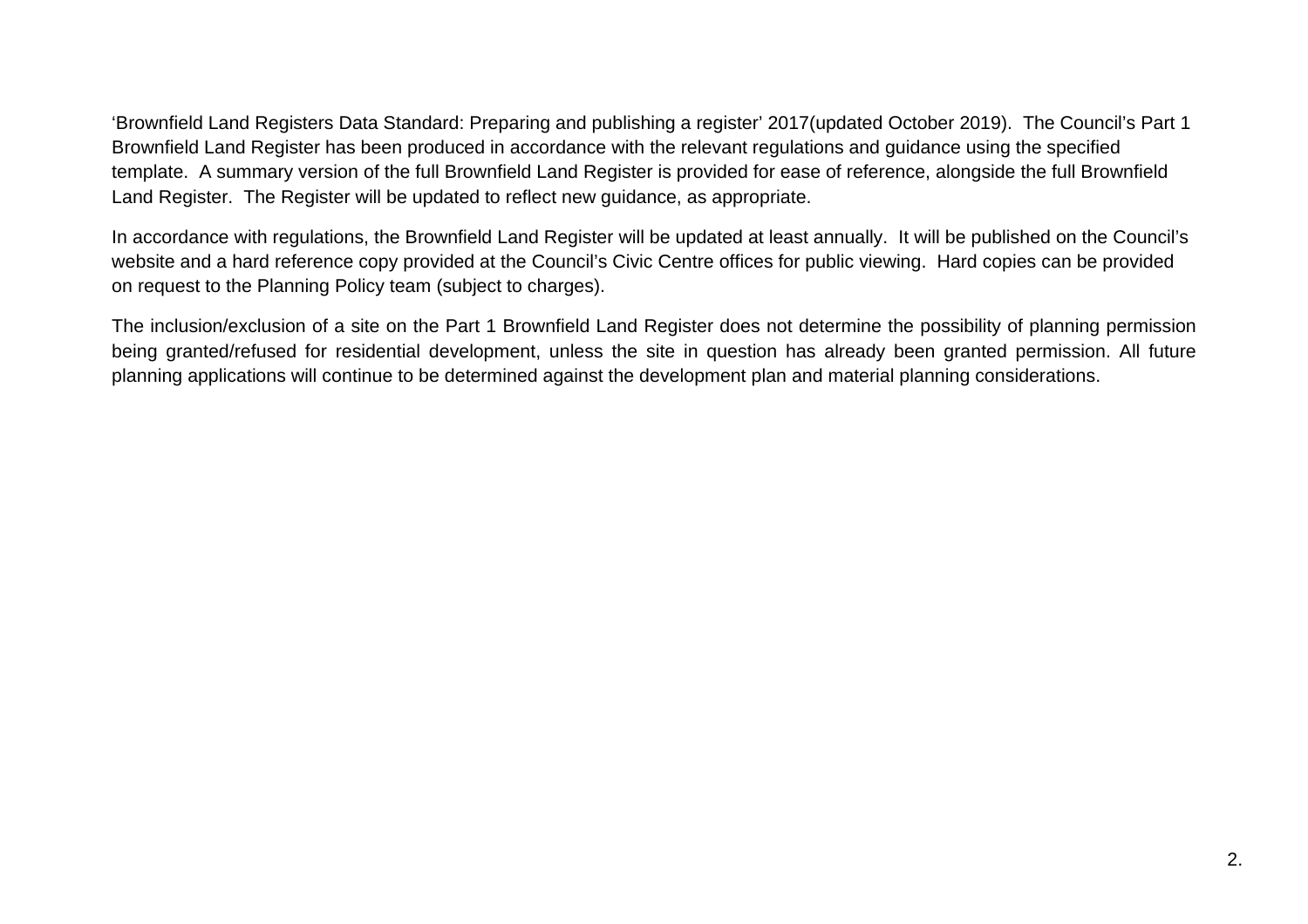#### **Methodology for site selection**

Sites on the Part 1 Brownfield Land Register have been sourced from the Councils most up to date Strategic Housing Land Availability Assessment (SHLAA) which represents an existing database of all known potential residential development sites across the District. This is generally updated annually with information up to date as at the 31<sup>st</sup> March in line with annual monitoring requirements (unless any more recent site specific information is identified which impacts upon the ability of sites to be entered onto the register e.g. landowner intentions). The full SHLAA is available to view at http://www.cannockchasedc.gov.uk/residents/planning/planning-policy/planning-policy-monitoring. This contains a summary of the

consultation undertaken to inform the SHLAA and the assessment process undertaken on sites in order to determine whether or not they are suitable, available and achievable for residential development (see further detail below).

Sites have been included within the Part 1 Register where they meet the definition of previously developed land<sup>1</sup> (commonly referred to as brownfield land) and the criteria set out the Brownfield Land Register regulations. These criteria are:

(a) the land has an area of at least 0.25 hectares or is capable of supporting at least 5 dwellings;

(b) the land is suitable for residential development;

(c) the land is available for residential development; and

(d) residential development of the land is achievable.

Specific definitions of 'suitable', 'available' and 'achievable' are also provided in regulations to inform the decision making process.

 $^{\text{1}}$ The Brownfield Land Register Regulations 2017 and the National Planning Practice Guidance set out that the National Planning Policy Framework definition of previously development land should be used to identify brownfield sites in the first instance. This is "Land which is or was occupied by a permanent structure, including the curtilage of the developed land (although it should not be assumed that the whole of the curtilage should be developed) and any associated fixed surface infrastructure. This excludes: land that is or was last occupied by agricultural or forestry buildings; land that has been developed for minerals extraction or waste disposal by landfill, where provision for restoration has been made through development management procedures; land in builtup areas such as residential gardens, parks, recreation grounds and allotments; and land that was previously developed but where the remains of the permanent structure or fixed surface structure have blended into the landscape." .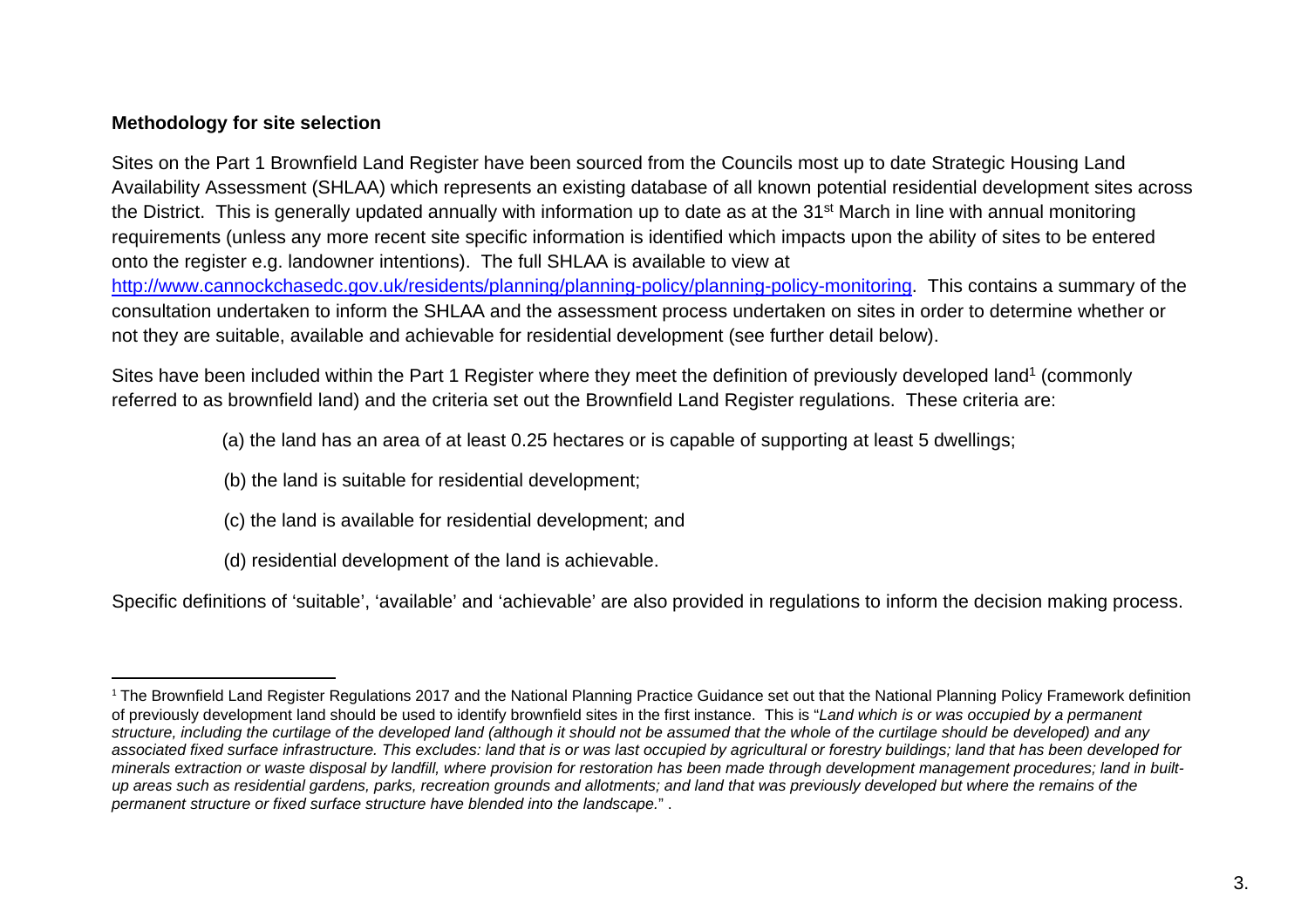Suitable means the land has been allocated in a local development plan document; has planning permission for residential development; has a grant of permission in principle for residential development; or is, in the opinion of the local planning authority, appropriate for residential development having regard to any adverse impact on the natural environment; the local built environment, including in particular on heritage assets; and any adverse impact on the local amenity which such development might cause for intended occupiers of the development or for occupiers of neighbouring properties.

Available means that the owner(s) and/or developer have expressed an intention to sell or develop the land (and that at a date no more than 21 days before the entry date there is no evidence indicating a change to that intention) or in the opinion of the local authority there are no issues relating to ownership/other legal impediments which might prevent development of the land.

Achievable means that in the opinion of the local planning authority, the development is likely to take place within 15 years of the entry date.

In deciding upon these factors the Council should have regard to any information publicly available and any relevant consultation responses/representations received.

In addition to these criteria, the Council must have regard to the development plan (at present the adopted Local Plan (Part 1) 2014); national policies and advice; and any guidance issued by the Secretary of State.

As the SHLAA undertakes a high level assessment of sites based upon suitability, availability and achievability it has been considered a sound basis for the Part 1 Brownfield Land Register. Many sites within the SHLAA also benefit from planning permission, which provides a detailed assessment of suitability and an indication of availability and achievability. The SHLAA provides a full explanation of the methodology for assessing sites and is available to view at http://www.cannockchasedc.gov.uk/residents/planning/planning-policy/planning-policy-monitoring. In summary, the following steps have been undertaken in order to identify sites for inclusion on the Part 1 Brownfield Land Register:

1. A sift of sites from the SHLAA 0-5 Deliverable Sites and 6-15 year Developable Sites category was undertaken. As set out in the SHLAA, these are sites which are considered to be generally suitable, available and achievable taking into account the development plan and national policy/guidance. Sites within the Green Belt, AONB, Restricted and Excluded sites category are not at present (for a range of reasons, as set out in the SHLAA, including planning policy but also landowner intentions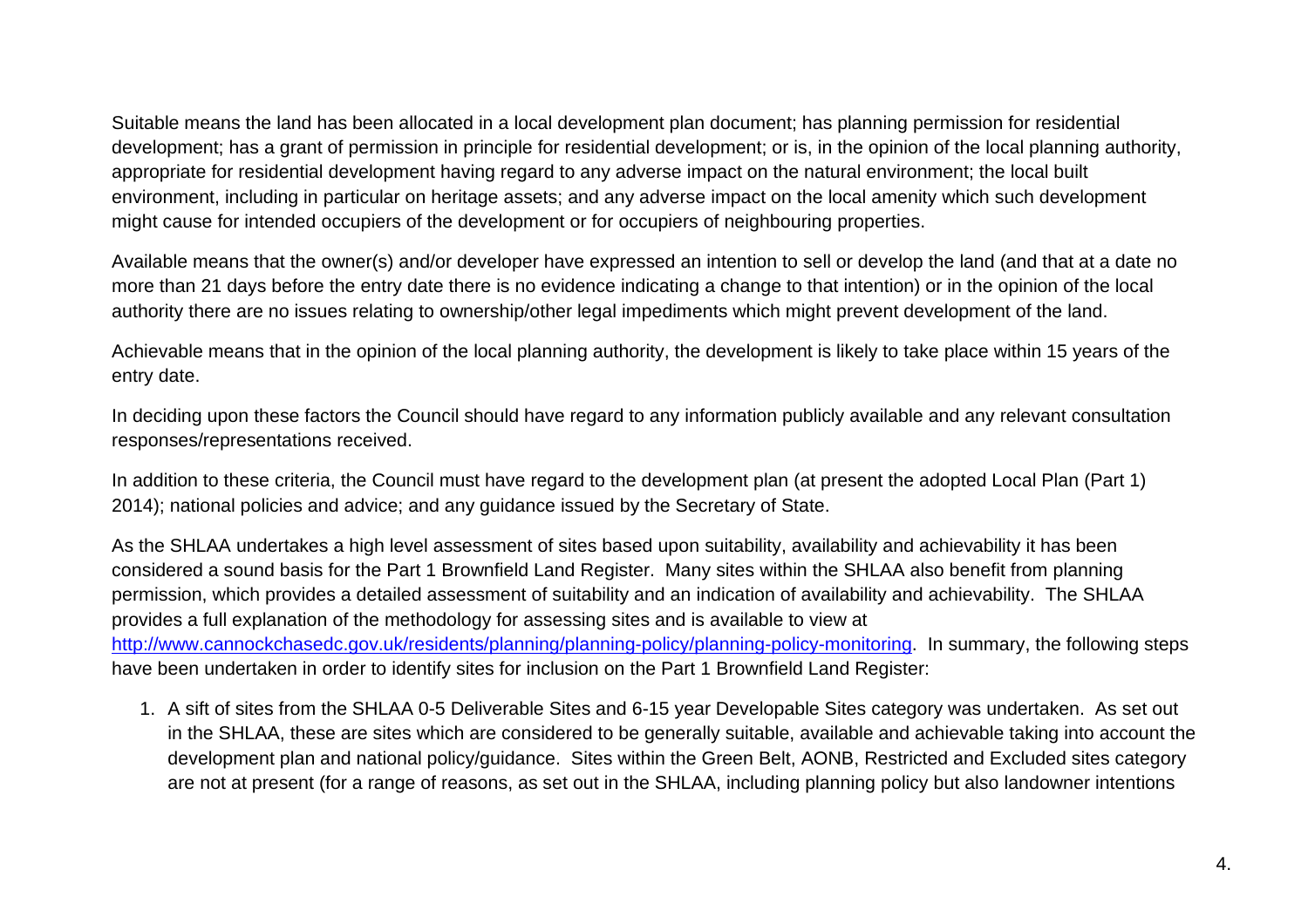or site specific physical constraints, for example). Therefore sites in this category have not been considered from the outset of the process as they would not meet the criteria set out in the relevant regulations and guidance.

- 2. Sites that were not brownfield land were removed. This resulted in sites which are predominately Greenfield sites also being removed (where it was not feasible to only include the brownfield element of the site, in accordance with national guidance).
- 3. Sites that were below the thresholds set out in the regulations were removed i.e. sites below 0.25ha or not capable of supporting at least 5 dwellings.
- 4. This provided a final draft list of sites for the brownfield register which was then reviewed to ensure all of the sites still met the criteria set out in the Brownfield Land Register regulations and guidance e.g. any more up date information which may have changed since the SHLAA was produced.

Consultation undertaken as part of the SHLAA and Local Plan Review has also informed the Part 1 Brownfield Land Register. The SHLAA provides a full explanation of the consultation undertaken as part of its methodology. The Brownfield Register update has also drawn upon the data sources used to inform the SHLAA including the Local Plan Review. The information contained within the Part 1 Brownfield Land Register is up to date as at 31<sup>st</sup> March 2021, in line with other Council monitoring baselines (unless any more recent site specific information is identified which impacts upon the ability of sites to be entered onto the register e.g. landowner intentions).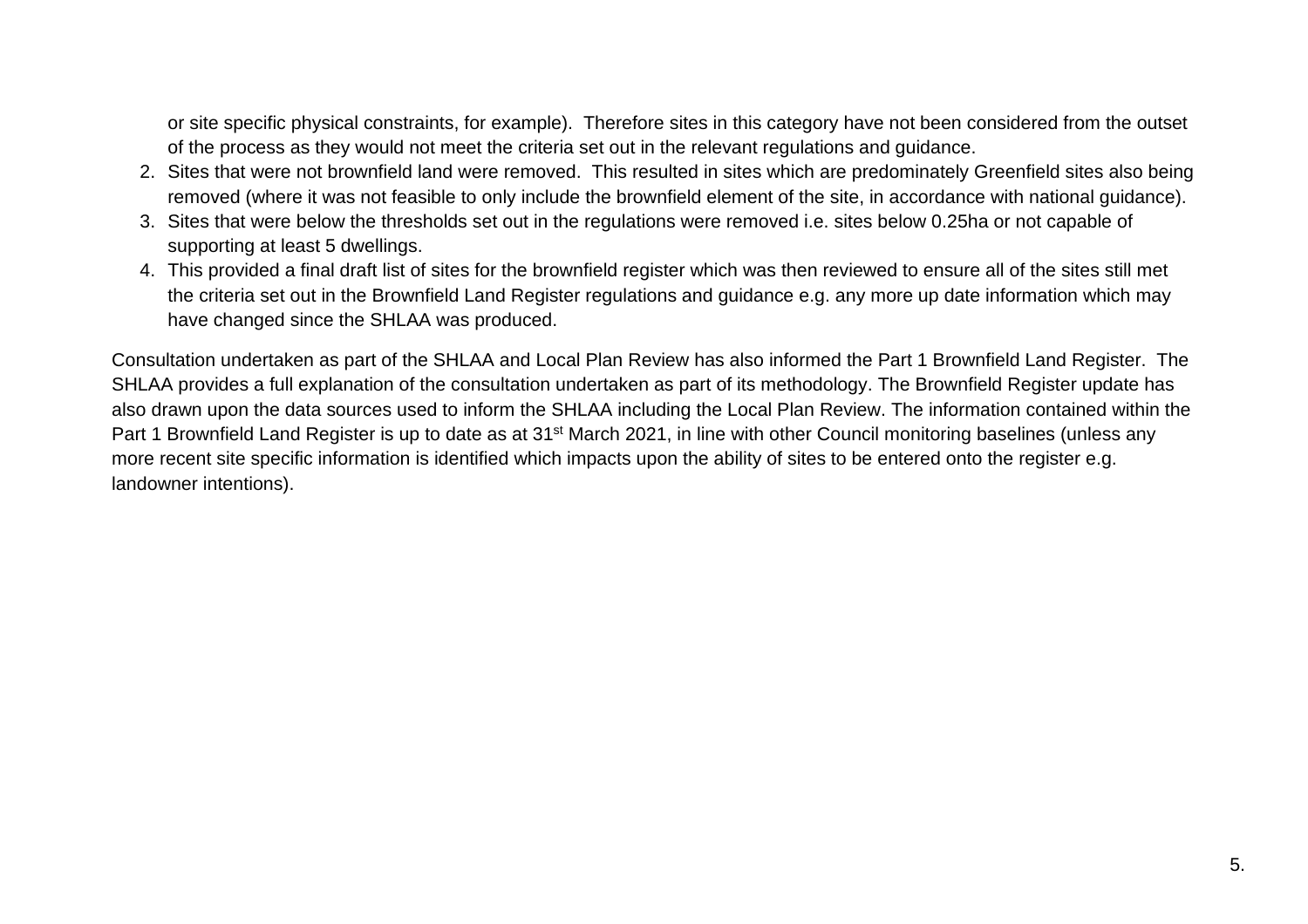#### **Summary of sites on the Part 1 Brownfield Land Register and Mapping**

The table below is a summary of the full Part 1 Brownfield Land Register. It includes all of the sites on the full Part 1 Brownfield Land Register, providing an overview of the key information. Overview maps are also included for information. The sites are available to view in more detail online via the Council's Policies Map at http://cannockchase.addresscafe.com/app/exploreit/. Instructions on how to use the online Policies Map and search for sites are available from https://www.cannockchasedc.gov.uk/sites/default/files/site\_mapping\_instructions\_1.doc.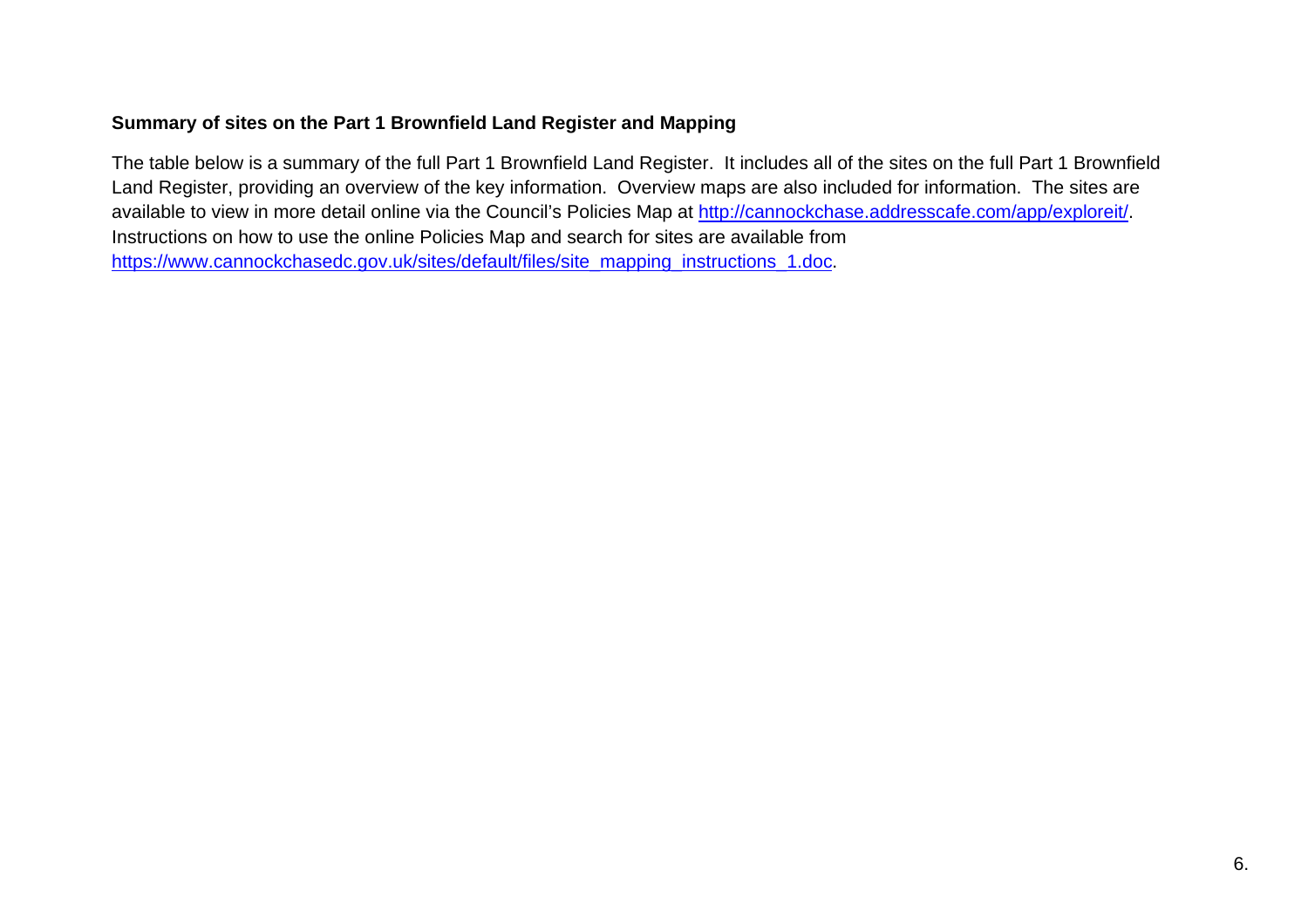| SiteReferen      |                                                                          |        |                                 | NetDwellingsRa |                                                                                                                                                                                                                                                                                                                                                                                                                                                                                                                                                                      |
|------------------|--------------------------------------------------------------------------|--------|---------------------------------|----------------|----------------------------------------------------------------------------------------------------------------------------------------------------------------------------------------------------------------------------------------------------------------------------------------------------------------------------------------------------------------------------------------------------------------------------------------------------------------------------------------------------------------------------------------------------------------------|
| ce               | <b>SiteNameAddress</b>                                                   | GeoY   | PermissionType                  | ngeTo          | <b>Notes</b>                                                                                                                                                                                                                                                                                                                                                                                                                                                                                                                                                         |
|                  |                                                                          |        |                                 |                | CH/16/410 is full planning permission for the conversion of the existing building to form 13 apartments, granted February<br>2017 and under construction. CH/17/195 is full planning permission for the erection of 2no. dwellings, granted October<br>2017. 15 dwellings on site total. Developer advises site to be completed in 2019/20. CH/18/214 is planning application for<br>additional 2 units on the first floor of conversion, not yet determined (site capacity may increase to 17 dwellings). 15                                                        |
| C90(b)           | Whitelodge, New Penkridge Road, Cannock                                  |        | 397022 full planning permission |                | 17 completions to date                                                                                                                                                                                                                                                                                                                                                                                                                                                                                                                                               |
|                  | Blackford's Former Working Men's Club, Cannock Road, Cannock             |        | 398707 full planning permission |                | Buildings have been demolished. CH/15/0497 is full planning permission for 26 apartments, granted March 2017. Site<br>26 owned by developer who intends to build out site. Under construction.                                                                                                                                                                                                                                                                                                                                                                       |
| C <sub>269</sub> |                                                                          |        |                                 |                | CH/15/0078 is full planning permission for 21no. 1 bed flats, granted May 2015. CH/18/167 was revised outline planning                                                                                                                                                                                                                                                                                                                                                                                                                                               |
| C <sub>152</sub> | 26-28 Wolverhampton Road, Cannock                                        | 397923 |                                 |                | application for 25 apartments, now withdrawn. Landowner intends to develop-potentially as landlord to future rental<br>25 properties.                                                                                                                                                                                                                                                                                                                                                                                                                                |
|                  |                                                                          |        |                                 |                | CH/16/364 is full planning permission for the conversion of offices to 14 apartments, granted November 2016. Landowner<br>is intended developer of site. Developer advises that the site will be completed 2019/2020 (currently undertaking finishing                                                                                                                                                                                                                                                                                                                |
|                  | C272 (Part 2) Langbourn, Hillcroft and Ivy House, Longford Road, Cannock |        | 397528 full planning permission |                | 14 external works).                                                                                                                                                                                                                                                                                                                                                                                                                                                                                                                                                  |
| C327             | Land at junction of Cannock Road and Burgoyne Street, Cannock            |        | 399346 full planning permission |                | 14 CH/14/0097 is full planning permission for 14 dwellings, granted October 2016. Completed                                                                                                                                                                                                                                                                                                                                                                                                                                                                          |
|                  |                                                                          |        |                                 |                | CH/13/0323 is outline planning permission for residential development: Erection of 111 dwellings, public house/restaurant<br>and provision of public open space (outline all matters reserved), granted March 2016. CH/16/124 is reserved matters<br>approval, granted June 2016. Incorporates 50% affordable housing provision (to be developed by Walsall Housing Group).                                                                                                                                                                                          |
|                  |                                                                          |        |                                 |                | The site included within the register excludes the area which has been reserved for commercial development under the                                                                                                                                                                                                                                                                                                                                                                                                                                                 |
| C335             | Land off Lakeside Boulevard, Bridgtown, Cannock                          |        | 397919 full planning permission |                | 111 original outline planning permission. Net developable area 3.1ha. 96 completions to date.                                                                                                                                                                                                                                                                                                                                                                                                                                                                        |
|                  |                                                                          |        |                                 |                | Outline planning permission CH/14/0293 granted for up to 120 dwellings (May 2015). CH/15/0492 is reserved matters                                                                                                                                                                                                                                                                                                                                                                                                                                                    |
| R19              | Former Ultra Electronics Site, Main Road/Armitage Road, Brereton         |        | 405178 full planning permission |                | 103 approval for 103 dwellings, granted July 2016. 66 completions to date.                                                                                                                                                                                                                                                                                                                                                                                                                                                                                           |
|                  |                                                                          |        |                                 |                | CH/12/0433 is full planning permission for change of use from care home to 20. no flats and erection of first storey                                                                                                                                                                                                                                                                                                                                                                                                                                                 |
|                  |                                                                          |        |                                 |                | extension and erection of entrance lobby, granted March 2013. Revised application for 22 flats (CH/13/0433) granted April                                                                                                                                                                                                                                                                                                                                                                                                                                            |
|                  |                                                                          |        |                                 |                | 2014. CH/16/444 is full planning permission for an extension to form 2 additional dwellings, granted April 2017. 22                                                                                                                                                                                                                                                                                                                                                                                                                                                  |
| R97              | Land off Coulthwaite Way, Coulthwaite Way, Brereton                      |        | 404863 full planning permission |                | 24 completions to date.                                                                                                                                                                                                                                                                                                                                                                                                                                                                                                                                              |
| C420             | Land at 61 & 65 Wimblebury Road, Heath Hay, Cannock                      |        | 401560 full planning permission |                | CH/17/070 is outline planning permission for the erection of 10 dwellings. The full extent of this site including greenfield<br>land is 0.31ha with a capacity of 10 dwellings. The register reflects the size and indicative capacity of the brownfield elemen<br>of the site only. For full details on the site please see the SHLAA. CH/18/042 is full planning permission for the erection of<br>6 9no. dwellings, granted March 2018. No change in brownfield capacity. 7 dwellings completed.                                                                  |
| R16              | Land between Wharf Road and Hardie Avenue, Rugeley WS15 1NX              |        | 404280 full planning permission |                | 78 CH/19/374 granted March 2020. Under construction.                                                                                                                                                                                                                                                                                                                                                                                                                                                                                                                 |
| C422 (b)         | Blocks C-D Beecroft Court, Beecroft Road, Cannock                        |        | 398270 full planning permission |                | CH/17/113 is prior approval for the change of use from offices to 60 apartments. Two blocks of 40 flats have been<br>completed (Site C422(a)). Site C422(b) is for the outstanding 20 units. Developer is site owner and advises that 12 units to<br>be completed in short term. 10 units still occupied by office tenants but to be developed once vacated (Part 2 in 6-15 year<br>supply). CH/18/359 is prior pproval applications for the proposed change of use of lower ground floor of Block D from (B1<br>22 Office) into 2no. apartments, not yet determined |
|                  | Land adjacent to 67 McGhie Street, Hednesford (formerly adjacent         |        |                                 |                |                                                                                                                                                                                                                                                                                                                                                                                                                                                                                                                                                                      |
| C31              | to no. 73)                                                               |        | 399838 full planning permission |                | 6 CH/17/004 is full planning permission for the erection of 6 bungalows, granted March 2017. 5 completions to date.                                                                                                                                                                                                                                                                                                                                                                                                                                                  |
|                  |                                                                          |        |                                 |                | CH/16/243 is full planning permission for the erection of 3 houses and 3 bungalows, granted November 2016. Development                                                                                                                                                                                                                                                                                                                                                                                                                                               |
| C343             | Garage Court, Land at Hannaford Way, Cannock                             |        | 398817 full planning permission |                | 6 has commenced.                                                                                                                                                                                                                                                                                                                                                                                                                                                                                                                                                     |
| C349             | 1-3B Mill Street, Cannock                                                | 398146 |                                 |                | CH/14/0243 is prior approval for change of use of first and second floors from B1 office up to 8 dwellings, granted<br>8 September 2014. Within Conservation Area - adjacent to listed building. Recently expired.<br>CH/16/214 is full planning permission for the conservation of offices to 9no apartments, granted September 2016. Planning                                                                                                                                                                                                                      |
| C408             | Balfour House, High Green, Cannock                                       | 397873 |                                 |                | 9 permission has expired.                                                                                                                                                                                                                                                                                                                                                                                                                                                                                                                                            |
|                  |                                                                          |        |                                 |                | CH/16/269 is full planning permission for the erection of 5 apartments, granted April 2017. Planning permission has now                                                                                                                                                                                                                                                                                                                                                                                                                                              |
| C417             | Land to the rear of 6 Mill Street, Cannock                               | 398210 |                                 |                | 5 expired                                                                                                                                                                                                                                                                                                                                                                                                                                                                                                                                                            |
| C424             | 1-3 Walsall Road, Cannock                                                | 398165 |                                 |                | CH/16/443 is prior approval for the change of use from offices to 6 studio flats, granted January 2017. Planning permission<br>6 has expired.                                                                                                                                                                                                                                                                                                                                                                                                                        |
| C427             | 249 Hednesford Road, Heath Hay, Cannock                                  | 400864 |                                 |                | CH/17/002 is full planning permission for the erection of 6 detached dwellings and 2 semi-detached dwellings, granted April<br>8 2017. Planning permission has expired.                                                                                                                                                                                                                                                                                                                                                                                              |
| R136             | 37 Bower Lane, Rugeley                                                   | 403408 |                                 |                | CH/15/0205 is full planning permission for the demolition of existing dwelling and erection of 6 dwellings (5 net dwellings)<br>5 granted August 2016. Planning permission has now expired.                                                                                                                                                                                                                                                                                                                                                                          |
| R148             | 9 Wolseley Road, Rugeley                                                 |        | 404379 full planning permission |                | CH/16/342 is full planning permission for the change of use of a former day care centre and cottage to 7 apartments and<br>7 cottage, granted March 2017. Development has commenced.                                                                                                                                                                                                                                                                                                                                                                                 |
|                  |                                                                          |        |                                 |                |                                                                                                                                                                                                                                                                                                                                                                                                                                                                                                                                                                      |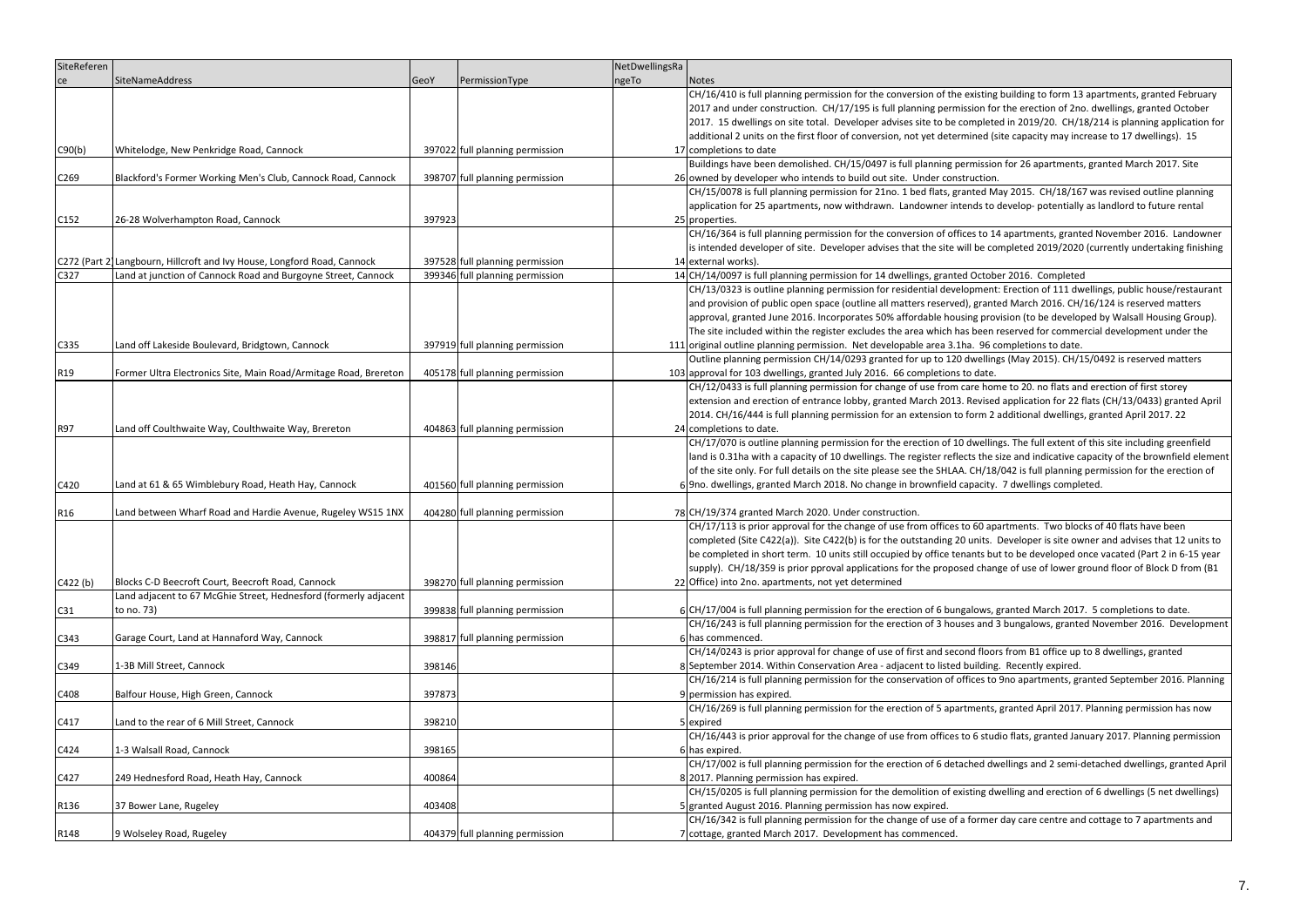| CH/11/0417 is full planning permission for the conversion of the public house into 7 flats, granted August 2012. CH/15/042<br>9 is permission for the change of use of additional area to 2 further flats, granted November 2016. Under construction.<br>9 CH/15/0377 is full planning permission for the erection 9 apartments, granted June 2016. 1 completion to date.<br>CH/13/0317 is full planning permission for the conservation of the building into 2 houses and 6 flats, granted May 2015. 1 |
|---------------------------------------------------------------------------------------------------------------------------------------------------------------------------------------------------------------------------------------------------------------------------------------------------------------------------------------------------------------------------------------------------------------------------------------------------------------------------------------------------------|
|                                                                                                                                                                                                                                                                                                                                                                                                                                                                                                         |
|                                                                                                                                                                                                                                                                                                                                                                                                                                                                                                         |
|                                                                                                                                                                                                                                                                                                                                                                                                                                                                                                         |
|                                                                                                                                                                                                                                                                                                                                                                                                                                                                                                         |
|                                                                                                                                                                                                                                                                                                                                                                                                                                                                                                         |
| 6 CH/17/399 is full planning permission for the erection of 6no. Apartments, granted January 2018. Under construction                                                                                                                                                                                                                                                                                                                                                                                   |
| CH/14/0344 is outline planning permission for the erection of a block of 9no. 1 bedroom flats, granted May 2015- now                                                                                                                                                                                                                                                                                                                                                                                    |
|                                                                                                                                                                                                                                                                                                                                                                                                                                                                                                         |
| CH/15/0410 is outline planning permission for the erection of 5 houses and demolition of existing industrial buildings,                                                                                                                                                                                                                                                                                                                                                                                 |
|                                                                                                                                                                                                                                                                                                                                                                                                                                                                                                         |
| CH/17/247 is full planning permission for the erection of one block of 6no. 2 bedroom apartments, granted September                                                                                                                                                                                                                                                                                                                                                                                     |
|                                                                                                                                                                                                                                                                                                                                                                                                                                                                                                         |
| CH/16/384 is an outline planning application for the demolition of 2 dwellings and the erection of an apartment block,                                                                                                                                                                                                                                                                                                                                                                                  |
|                                                                                                                                                                                                                                                                                                                                                                                                                                                                                                         |
| CH/08/0165 is full planning permission for 25 flats and 2 bungalows. Application has expired. Site owner still wishes to take                                                                                                                                                                                                                                                                                                                                                                           |
| site forward for residential development. Site identified in Hednesford Neighbourhood Plan for retirement housing                                                                                                                                                                                                                                                                                                                                                                                       |
| provision (potential C3 use class as independent apartments). Potential for site area to expand to adjacent land under same                                                                                                                                                                                                                                                                                                                                                                             |
| land ownership and for capacity to therefore increase as per Hednesford Neighbourhood Plan allocation. SHLAA site reflect                                                                                                                                                                                                                                                                                                                                                                               |
|                                                                                                                                                                                                                                                                                                                                                                                                                                                                                                         |
| 18 CH/17/035 is full planning permission for the erection of 18no. Flats, granted May 2017. Development has commenced.                                                                                                                                                                                                                                                                                                                                                                                  |
| CH/17/236 is full planning permission for the erection of 119no. Dwellings including 21no. Affordable dwellings, open space                                                                                                                                                                                                                                                                                                                                                                             |
| and associated roads and parking, granted March 2018. Due to commence 2018. Site area circa 5.3ha. Developable area is                                                                                                                                                                                                                                                                                                                                                                                  |
|                                                                                                                                                                                                                                                                                                                                                                                                                                                                                                         |
| Site recently subject of disposal by Staffordshire County Council as surplus to requirements. CH/19/010 is full planning                                                                                                                                                                                                                                                                                                                                                                                |
| application for the construction of a three storey care home (C2) for 91 rooms. Capacity of 49 dwellings based upon                                                                                                                                                                                                                                                                                                                                                                                     |
| calculation specified in NPPG using the average number of adults living in households, from published census data (91                                                                                                                                                                                                                                                                                                                                                                                   |
|                                                                                                                                                                                                                                                                                                                                                                                                                                                                                                         |
| CH/17/452 is an outline planning permission including access for up to 116 dwellings, granted May 2018. Site in process of                                                                                                                                                                                                                                                                                                                                                                              |
| being acquired from Homes England by private developer (Galiford Try) who intends to build out site. CH/17/452 is an                                                                                                                                                                                                                                                                                                                                                                                    |
| outline planning permission including access for up to 116 dwellings, granted May 2018. Site has contamination issues fron                                                                                                                                                                                                                                                                                                                                                                              |
| industrial legacy but has undergone remediation works in 2018 to enable development. CH/19/147 is a Reserved Matters                                                                                                                                                                                                                                                                                                                                                                                    |
| permission for residential development for 116 dwellings including appearance, landscape, layout and scale - granted June                                                                                                                                                                                                                                                                                                                                                                               |
|                                                                                                                                                                                                                                                                                                                                                                                                                                                                                                         |
| Site owners have recently confirmed relocation of the company to alternative site and plans for mixed use redevelopment                                                                                                                                                                                                                                                                                                                                                                                 |
| of current premises. Relocation to begin mid-2017 and expected to complete by 2020. CH/17/323 is outline planning                                                                                                                                                                                                                                                                                                                                                                                       |
| application for the demolition of existing factory and offices and erection of up to 180 dwellings and up to 30,000 square                                                                                                                                                                                                                                                                                                                                                                              |
| foot employment floor space (B1(C) and B89 Use Class), access and associated works. Not yet determined. Site area is 5.3ha                                                                                                                                                                                                                                                                                                                                                                              |
|                                                                                                                                                                                                                                                                                                                                                                                                                                                                                                         |
| Identified in the Rugeley TC Area Action Plan as a site for re-development as part of re-organisation of secondary school                                                                                                                                                                                                                                                                                                                                                                               |
| provision in Rugeley. County Council previously undertaken pre-application work for an extra care and residential scheme                                                                                                                                                                                                                                                                                                                                                                                |
| for circa 85 dwellings but this is no longer to be progressed. County Council pursuing disposal, which may result in lower                                                                                                                                                                                                                                                                                                                                                                              |
| density scheme. Sale agreed to CCDC subject to contract. Site area 1.88ha. NDA not provided- assumed at 90%.                                                                                                                                                                                                                                                                                                                                                                                            |
| CH/21/0022 is an outline planning application (some matters reserved) for the construction of 58 dwellings including acces                                                                                                                                                                                                                                                                                                                                                                              |
|                                                                                                                                                                                                                                                                                                                                                                                                                                                                                                         |
| Site previously benefited from full planning permission (CH/07/0215) for the demolition of the industrial unit and the                                                                                                                                                                                                                                                                                                                                                                                  |
| erection of 18 apartments and 5 houses, granted October 2007. Landowner has expressed continued interest in taking                                                                                                                                                                                                                                                                                                                                                                                      |
| forward redevelopment of the site in the medium term. Sole landowner promoting site, not developer. Site currently in us                                                                                                                                                                                                                                                                                                                                                                                |
|                                                                                                                                                                                                                                                                                                                                                                                                                                                                                                         |
|                                                                                                                                                                                                                                                                                                                                                                                                                                                                                                         |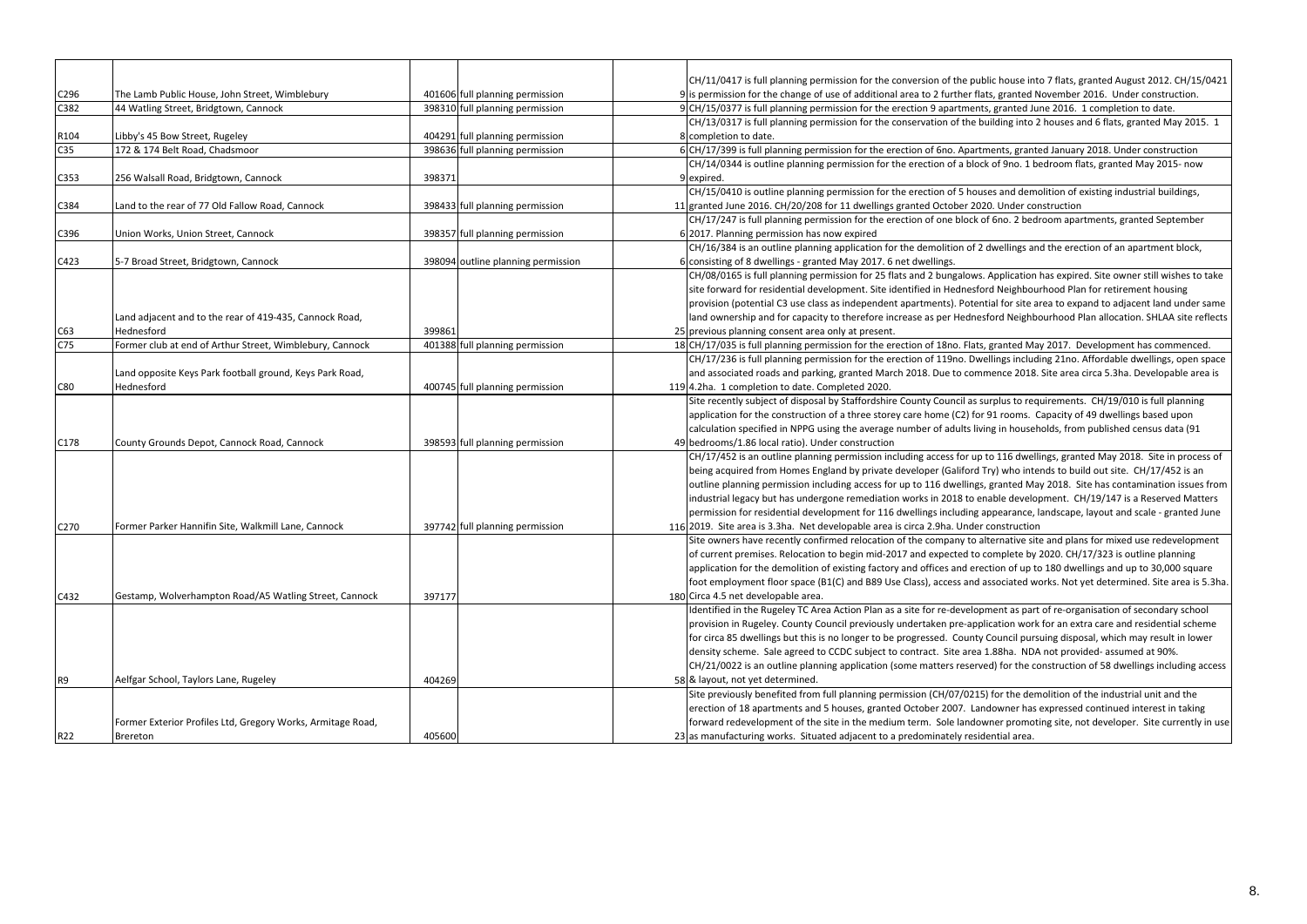|                 |                                                                 |        |                                 | Cross boundary site with Lichfield District. Recently closed power station which is in the process of being decommission    |
|-----------------|-----------------------------------------------------------------|--------|---------------------------------|-----------------------------------------------------------------------------------------------------------------------------|
|                 |                                                                 |        |                                 | and demolition works underway. Proposed for mixed use redevelopment. Supplementary Planning Document adopted                |
|                 |                                                                 |        |                                 | February 2018 which identifies potential for predominately employment uses within Cannock Chase District and reside         |
|                 |                                                                 |        |                                 |                                                                                                                             |
|                 |                                                                 |        |                                 | development with Lichfield District. However, work is ongoing in relation to identifying an appropriate mix of uses for t   |
|                 |                                                                 |        |                                 | site with a planning application expected to be submitted shortly. Anticipate circa 2,300 dwellings across the whole sit    |
|                 |                                                                 |        |                                 | therefore included within the Register in recognition of the cross boundary residential development and the unknown         |
|                 |                                                                 |        |                                 | capacities/uses within Cannock Chase District at this time. Site area excludes greenfield land (golf course) which forms    |
|                 |                                                                 |        |                                 | of whole site currently being considered as part of redevelopment. Whole site totals 55ha. Outline Planning Applicatio      |
|                 |                                                                 |        |                                 | the creation of development platform and the demolition of existing office building, environmental centre, and securit      |
|                 |                                                                 |        |                                 |                                                                                                                             |
|                 |                                                                 |        |                                 | gatehouse, site clearance, remediation and phased mixed-use development comprising: up to 2,300 new dwellings an            |
|                 |                                                                 |        |                                 | residential units (use classes C3 and C2); up to 1.2 ha of mixed-use (use classes A1, A2, A3, A4, A5, C1, C2, C3, D1 and I  |
|                 |                                                                 |        |                                 | up to 5 ha of employment (use classes B1a, b, c and B2); a school (All Through School or 1 no. 2 Form Entry Primary Sc      |
|                 |                                                                 |        |                                 | (use class D1)); formal and informal publicly accessible open space; key infrastructure including new adoptable roads       |
|                 |                                                                 |        |                                 | within the site and the provision of a new primary access junction on to the A513; ground and roof mounted solar pan        |
|                 |                                                                 |        |                                 | and 2 no. existing electricity substations (132 KV and 400 KV) retained (All Matters Reserved Except Access) - not yet      |
|                 |                                                                 |        |                                 |                                                                                                                             |
| R127            | <b>Rugeley Power Station, Rugeley</b>                           | 405601 |                                 | 2300 determined                                                                                                             |
|                 |                                                                 |        |                                 | CH/15/0416 is outline planning application for the erection of a four storey block of 8 no 2-bedroom apartments and a       |
| R139            | Heron Court, Heron Street, Rugeley                              | 404664 |                                 | 10 of 3 bed semi-detached dwellings, awaiting Section 106.                                                                  |
|                 |                                                                 |        |                                 | CH/17/249 is full planning permission for demolition of former bakery and the erection of 8no. dwellings, granted Octo      |
| C <sub>73</sub> | Tennent's Bakery, Wood Lane, Hednesford                         |        | 400677 full planning permission | 8 2017. Under construction                                                                                                  |
| C103            | Land off St John's Road, Cannock                                | 397907 |                                 | 8 Cabinet decision 10/7/03 declared surplus to requirements and is due for disposal.                                        |
|                 |                                                                 |        |                                 | Application CH/08/0006 was planning permission for 16 flats, now expired. Owner now considering revised scheme of           |
|                 |                                                                 |        |                                 |                                                                                                                             |
|                 |                                                                 |        |                                 | houses, in medium term. Site owned by intended developers. Requires relocation of business but this business is owne        |
| C105            | 50 Park Street & Union Street, Bridgtown                        | 398278 |                                 | 7 landowner/developer so not considered a constraint.                                                                       |
|                 |                                                                 |        |                                 | Cleared site for former car garage. Planning permission CH/05/0161 for 9 flats and 2 dwellings granted June 2006 - nov      |
|                 |                                                                 |        |                                 | expired. Site owned by developer, Tudorworth Properties, who do wish to develop site in medium-longer term. Site ca         |
| C299            | Former Farm Garage, Hednesford Road, Heath Hay                  | 400886 |                                 | 6 estimated based on provision of no flats - dwellings only.                                                                |
|                 |                                                                 |        |                                 | CH/14/0176 is a withdrawn planning application for the erection of 5 dwellings as well as the demolition of an existing     |
|                 | Land to the rear of 454-460 Littleworth Road, Cannock           | 401793 |                                 |                                                                                                                             |
| C389            |                                                                 |        |                                 | 4 dwelling (4 net dwellings). Landowner expressed interest in continuing to pursue development on site.                     |
|                 |                                                                 |        |                                 | Cabinet decision 21/08/08 to set in motion course of action for disposal of garage courts. Site is still with Housing Servi |
|                 |                                                                 |        |                                 | Site is accessible from both sides. Identified as being suitable for 5 dwellings (mix of two bed houses and bungalows)      |
| N5              | Garage court off Red Lion Lane/Braemar Road, Norton Canes       | 402626 |                                 | J currently being considered for development in medium term.                                                                |
|                 |                                                                 |        |                                 | Would involve demolition of existing manufacturing/storage properties. Developer has also suggested incorporating           |
|                 |                                                                 |        |                                 | adjacent garden land of neighbouring properties but this is excluded from the brownfield land register site extent. The     |
|                 | Site A - Oakland's Industrial Estate, Lower Road, Hednesford,   |        |                                 | extent of this site including greenfield land is 0.91ha with a capacity of 34 dwellings. The register reflects the size and |
|                 |                                                                 |        |                                 | 17 indicative capacity of the brownfield element of the site only. For full details on the site please see the SHLAA.       |
| C220(a)         | Cannock                                                         | 399794 |                                 |                                                                                                                             |
|                 |                                                                 |        |                                 | Would involve demolition of existing manufacturing/storage properties and land acquisition. Pre-application discussior      |
|                 | Site B - Image Business Park, East Cannock Road, Hednesford,    |        |                                 | undertaken. Majority landowner is developer - however it may require additional landowners to facilitate wider              |
| C220(b)         | Cannock                                                         | 399723 |                                 | 33 development.                                                                                                             |
|                 |                                                                 |        |                                 | Site previously considered restricted due to access issues. However, the owner of the site has now purchased land whi       |
|                 |                                                                 |        |                                 | would enable a widened access to the development. However, there are now landownership issues which require resc            |
| R18             | Land at The Mossley, off Armitage Road                          | 405014 |                                 | 40 before the site can progress. Net developable area circa 1.3ha.                                                          |
|                 |                                                                 |        |                                 |                                                                                                                             |
|                 | Former Kodak Processing Site and Transport Depot, Redbrook Lane |        |                                 | Site comprises the former Kodak Finishing Works and Transport Depot. Identified as low quality employment area. Ne          |
| R43(a)          | Industrial Estate, Brereton                                     | 404767 |                                 | 70 developable area circa 1.7ha.                                                                                            |
|                 |                                                                 |        |                                 | Site comprises the former Kodak Finishing Works and Transport Depot. Currently occupied by business. Identified as lo       |
| R43(b)          | Former Milk Depot, Redbrook Lane Industrial Estate, Brereton    | 404819 |                                 | 23 quality employment area. Net developable area circa 0.68ha.                                                              |
|                 |                                                                 |        |                                 | Site forms part of current industrial estate- buildings partly occupied. Multiple landowners. Identified as low quality     |
|                 | R43(c,d,e,f,g Site at Redbrook Lane Industrial Estate, Brereton | 404723 |                                 | 24 employment area. Net developable area circa 0.7ha.                                                                       |
|                 |                                                                 |        |                                 | Site forms part of current industrial estate- buildings partly occupied. Identified as low quality employment area. Net     |
|                 |                                                                 |        |                                 |                                                                                                                             |
| R43(h)          | Land at Redbrook Lane, Brereton                                 | 404800 |                                 | 20 developable area circa 0.6ha.                                                                                            |
|                 | Former School at the Corner of Cecil Street/Cannock Road,       |        |                                 | CH/10/0384 is planning permission for the conversion of The Old School House into 6 mews houses granted in Decemb           |
| C13             | Chadsmoor                                                       |        | 399104 full planning permission | 6 2010. 5 completions to date.                                                                                              |
|                 |                                                                 |        |                                 | CH/17/210 is full planning permission for the change of use of existing college building/council offices to leisure, restau |
|                 |                                                                 |        |                                 | and ancillary retail use, retention of part offices and 7no. Apartments, granted September 2017. CH/17/395 is resubmi       |
| C439            | The Whitehouse, High Green, Cannock                             |        | 397926 full planning permission | 8 of CH/17/210 of 8no. apartments, granted December 2017. Development has commenced.                                        |
|                 |                                                                 |        |                                 | CH/18/315 is full planning permission for the erection of 6no. 2 bedroom apartments, granted October 2018. Dwelling         |
|                 |                                                                 |        |                                 |                                                                                                                             |
| C456            | 124 Penkridge Road, Cannock                                     |        | 401992 full planning permission | 6 be erected on existing building footprint- all brownfield.                                                                |

ation which is in the process of being decommissioned ment. Supplementary Planning Document adopted ment uses within Cannock Chase District and residential ation to identifying an appropriate mix of uses for the nticipate circa 2,300 dwellings across the whole site. It is excludes greenfield land (golf course) which forms part Whole site totals 55ha. Outline Planning Application for the creation of development platform and the demondition of the definity lopment comprising: up to 2,300 new dwellings and (use classes A1, A2, A3, A4, A5, C1, C2, C3, D1 and D2); Il Through School or 1 no. 2 Form Entry Primary School key infrastructure including new adoptable roads n to the A513; ground and roof mounted solar panels ed (All Matters Reserved Except Access) - not yet

If storey block of 8 no 2-bedroom apartments and a pair

ry and the erection of 8no. dwellings, granted October

expired. Owner now considering revised scheme of 7 res relocation of business but this business is owned by

for 9 flats and 2 dwellings granted June 2006 - now vish to develop site in medium-longer term. Site capacity

osal of garage courts. Site is still with Housing Services.

ties. Developer has also suggested incorporating d from the brownfield land register site extent. The full of 34 dwellings. The register reflects the size and ties and land acquisition. Pre-application discussions

the owner of the site has now purchased land which e are now landownership issues which require resolution

oot. Currently occupied by business. Identified as low

hool House into 6 mews houses granted in December

ng college building/council offices to leisure, restaurant ts, granted September 2017. CH/17/395 is resubmission pment has commenced.

room apartments, granted October 2018. Dwellings to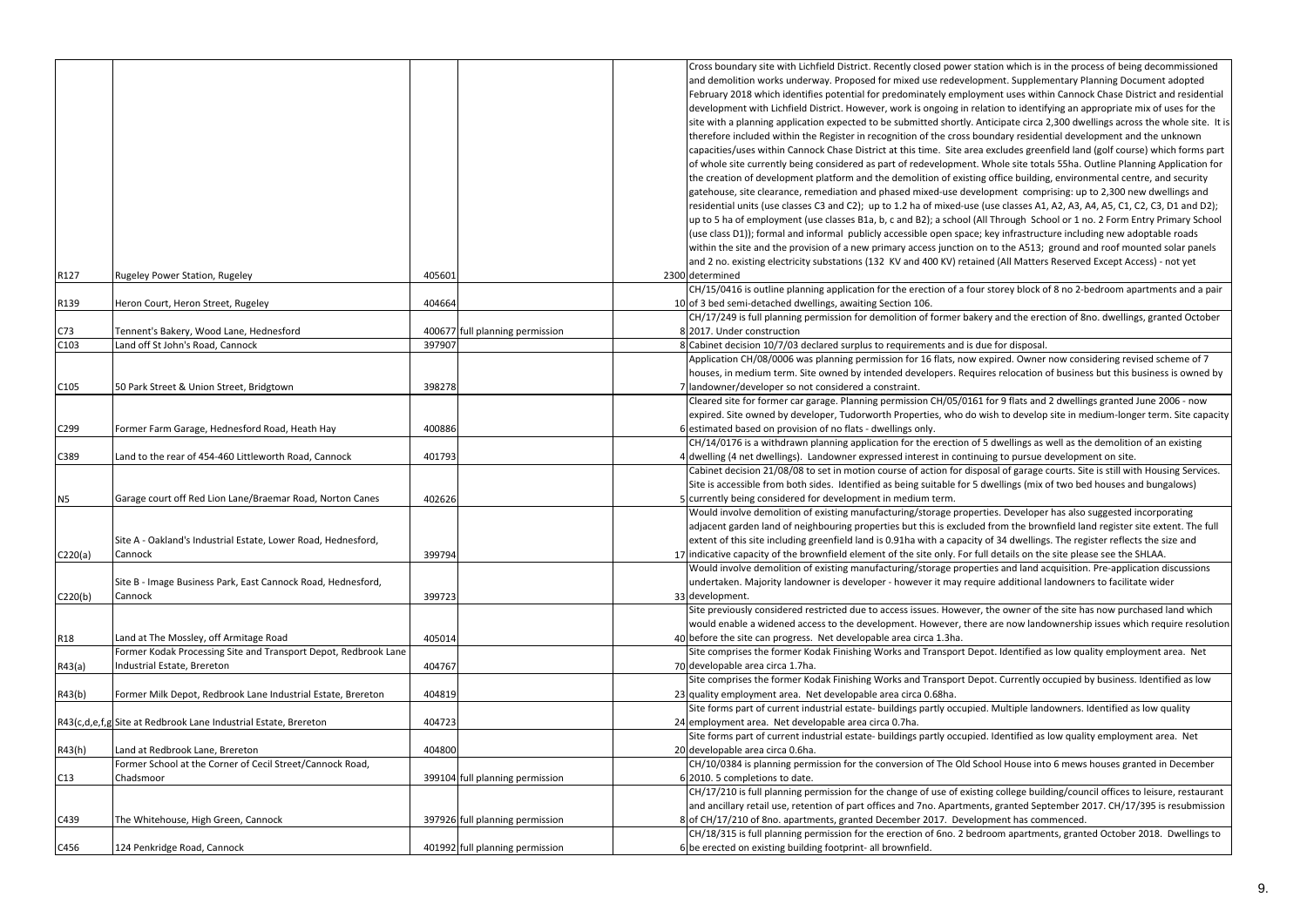|         |                                                                  |        |                                    | CH/18/035 is full planning permission for the erection of 12no apartments, granted September 2018. Shares access with               |
|---------|------------------------------------------------------------------|--------|------------------------------------|-------------------------------------------------------------------------------------------------------------------------------------|
| C222(d) | Roman Court, Cannock South, Bridgtown                            |        | 398593 full planning permission    | 12 site C382. Development has commenced.                                                                                            |
|         |                                                                  |        |                                    | CH/18/041 is prior notification for change of use from office space to residential apartments, granted January 2019.                |
| C457    | 108, 102-106 High Green Court, Cannock                           |        | 397920 full planning permission    | 10 Development has commenced.                                                                                                       |
|         |                                                                  |        |                                    | CH/18/016 is full planning permission for the change of use of the Cedar Tree Hotel and annex to provide 11 no                      |
|         |                                                                  |        |                                    | apartments/dwellings and development of the car park to provide 16 no dwellings, granted February 2019. Developer is                |
| R23     | Main Road, Brereton (between Cedar Tree Hotel and Library)       |        | 405394 full planning permission    | 27 site owner and advises in process of procuring contractors for works.                                                            |
|         |                                                                  |        |                                    | CH/19/049 is a planning application for the conversion of former Public House to 8no. Flats, 2no. Bedsits and 2-storey              |
| C478    | The Roebuck, 54 Stafford Road, Cannock                           |        | 397947 full planning permission    | 10 extensions, granted November 2019. Development has commenced                                                                     |
|         |                                                                  |        |                                    | Relates to site C481 (a). CH/19/391 is a full planning application for change of use from retail ((A1) to 5 number residential      |
|         |                                                                  |        |                                    | (C3) apartments) at ground floor (alteration to boundary from prior approval applications) - approved awaiting S106.                |
|         |                                                                  |        |                                    | CH/20/082 is prior approval for a proposed change of use of a building from A1 to C3 - proposed change to front elevation -         |
| C481(b) | Newhall, High Green Court, Newhall Street, Cannock               | 397904 |                                    | 6 not yet determined.                                                                                                               |
|         |                                                                  |        |                                    | CH/19/021 is a planning application for the demolition of existing retail unit and erection of 5no. New dwellings, granted          |
|         |                                                                  |        |                                    | May 2019. CH/20/206 is a planning application for the partial demolition of existing retail unit and construction of 4 new          |
|         |                                                                  |        |                                    | dwelling houses with private drives, a small extension to the retail unit, to regularise the rear elevation at first floor, refused |
|         |                                                                  |        |                                    | July 2020.CH/20/330 is planning permission for the partial demolition of existing retail unit and construction of 4 new             |
| N70     | 151 Walsall Road, Norton Canes                                   |        | 401890 full planning permission    | 5 dwelling houses with private drives, granted Decmber 2020.                                                                        |
|         |                                                                  |        |                                    | Site suggested for conversion to residential apartments. No capacity suggested by applicant. Capacity has potential to              |
| R186    | Rugeley Police Station, Anson Street, Rugeley                    | 404392 |                                    | 7 increase with higher density proposal.                                                                                            |
|         |                                                                  |        |                                    | CH/18/145 is a planning application for the erection of 6no. 2 bed houses and 2no. 3 bed houses, not yet determined.                |
| C469    | 1 Brindley Heath Road, Cannock                                   |        | 400406 outline planning permission | 8 Former workshop/yard. Granted July 2019                                                                                           |
|         |                                                                  |        |                                    | CH/19/408 is a planning application for the construction of 44 dwellings - 50% are proposed to be affordable housing -              |
|         | Former Council Depot, Old Hednesford Road, Cannock               |        | 399298 full planning permission    | 44 granted February 2020. Under construction                                                                                        |
| C500    |                                                                  |        |                                    | CH/20/004 is a planning application for the demolition of existing commercial building and the erection of 7no. Apartments          |
|         |                                                                  |        |                                    |                                                                                                                                     |
| R195    | 2 Elmore Lane, Rugeley, WS15 2DJ                                 |        | 404332 full planning permission    | 7 granted February 2020                                                                                                             |
|         |                                                                  |        |                                    | CH/19/239 is planning permission for change of use from A4 (Drinking Establishment) to A1 (shops) and C3 (Dwelling House            |
| C350    | Pied Piper, 114 Pye Green Road, Cannock                          |        | 398068 full planning permission    | - granted October 2019, completed.                                                                                                  |
|         |                                                                  |        |                                    | CH/18/275 is a withdrawn application for the demolition of existing Public House and erection of 6no. New houses.                   |
|         |                                                                  |        |                                    | CH/19/094 is outline planning permission for the conversion of public house to 2no. Apartments and erection of 5no.                 |
|         |                                                                  |        |                                    | Dwellings (resubmission of CH/18/275) granted August 2019. CH/20/168 is planning permission for the conversion of                   |
|         |                                                                  |        |                                    | derelict public house into 2 apartments and the provision of 6no. detached and semi-detached 2 storey housing including             |
| C476    | The Queens Arms Public House, 37 Hill Street, Hednesford         |        | 400318 full planning permission    | 8 private access road, granted September 2020.                                                                                      |
|         |                                                                  |        |                                    | CH/19/399 is an outline application - some matters reserved for residential development of 12no. Apartments and                     |
|         |                                                                  |        |                                    | associated works - Withdrawn 06/02/2020. CH/20/128 is an outline application (some matters reserved) for the erection of            |
| C498    | 23 Walsall Road, Cannock, WS11 5BU                               | 398240 | outline planning permission        | 12 12 apartments & associated works (re-submission of CH/19/399), granted February 2021                                             |
|         | Lea Hall Miners Welfare & Social Club, Sandy Lane, Rugeley, WS15 |        |                                    | CH/20/292 is a planning application for the proposed development for Platform Housing Association on redundant tennis               |
| R203    | 2LB                                                              |        | 404283 full planning permission    | 14 courts - 14 residential units, granted March 2021.                                                                               |
|         |                                                                  |        |                                    | CH/20/002 is a planning application for the erection of 18 dwellings with associated access, parking, open space, and               |
| R194    | Pear Tree Youth Centre, Hislop Road, Rugeley, WS15 1LS           |        | 404287 full planning permission    | 18 drainage - Granted May 2020                                                                                                      |
|         |                                                                  |        |                                    | CH/20/244 is planning permission for the retention of fround floor retial (A1), change of use of part first floor and part          |
|         |                                                                  |        |                                    | second floor from ancillary Class A1 to Class C3 (6no. Residential units) with associated cycle parking, refuse storage and         |
| C522    | 5 Market Place, Cannock, WS11 1BS                                |        | 398054 full planning permission    | 6 external alterations, granted October 2020.                                                                                       |
|         |                                                                  |        |                                    | CH/20/398 is a planning application for the demolition of existing kennel buildings and erection of 3no. Detached                   |
| N76     | Lime Lane Kennels, Lime Lane, Pelsall, Walsall, WS3 5AL          |        | 401878 full planning permission    | 3 bungalows and associated works, granted March 2021.                                                                               |
|         |                                                                  |        |                                    | CH/19/368 is planning permission to change the use of first floor from dance studio/gym (D2) to provide 9no. Residential            |
| R192    | 27 Market Street, Rugeley, WS15 2BS                              |        | 404509 full planning permission    | 9 units (C3) and flexible A1/A2/B1a/D1/D2 in line with Schedule 2, Part 3, Class V of GDPO. Granted July 2020.                      |
|         |                                                                  |        |                                    | CH/18/013 is a planning application for the demolition of former Sycamore Bowling Club and ancillary timber structures.             |
|         |                                                                  |        |                                    | Construction of new access road and parking. Erection of 13 houses and 1 bungalow. Withdrawn - September 2020.                      |
|         |                                                                  |        |                                    | CH/19/248 is planning application for the erection of 9 dwellings. Granted September 2020. Development would involve the            |
| N67     | 272 Hednesford Road, Norton Canes                                |        | 401992 full planning permission    | 9 loss of a bowling green.                                                                                                          |
|         |                                                                  |        |                                    |                                                                                                                                     |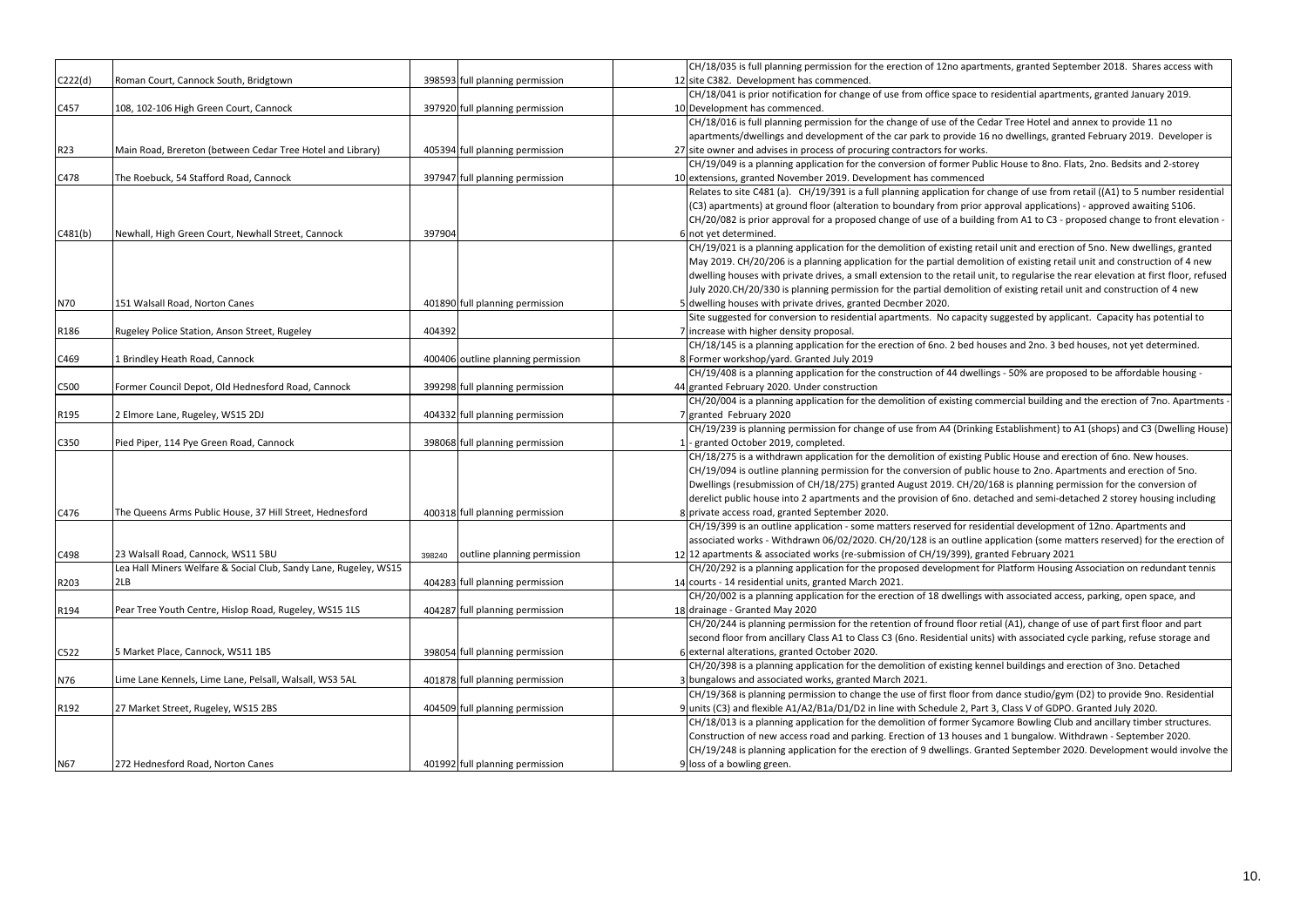1:31000

Brownfield Land Register: Cannock, Hednesford & Heath Hayes Sites



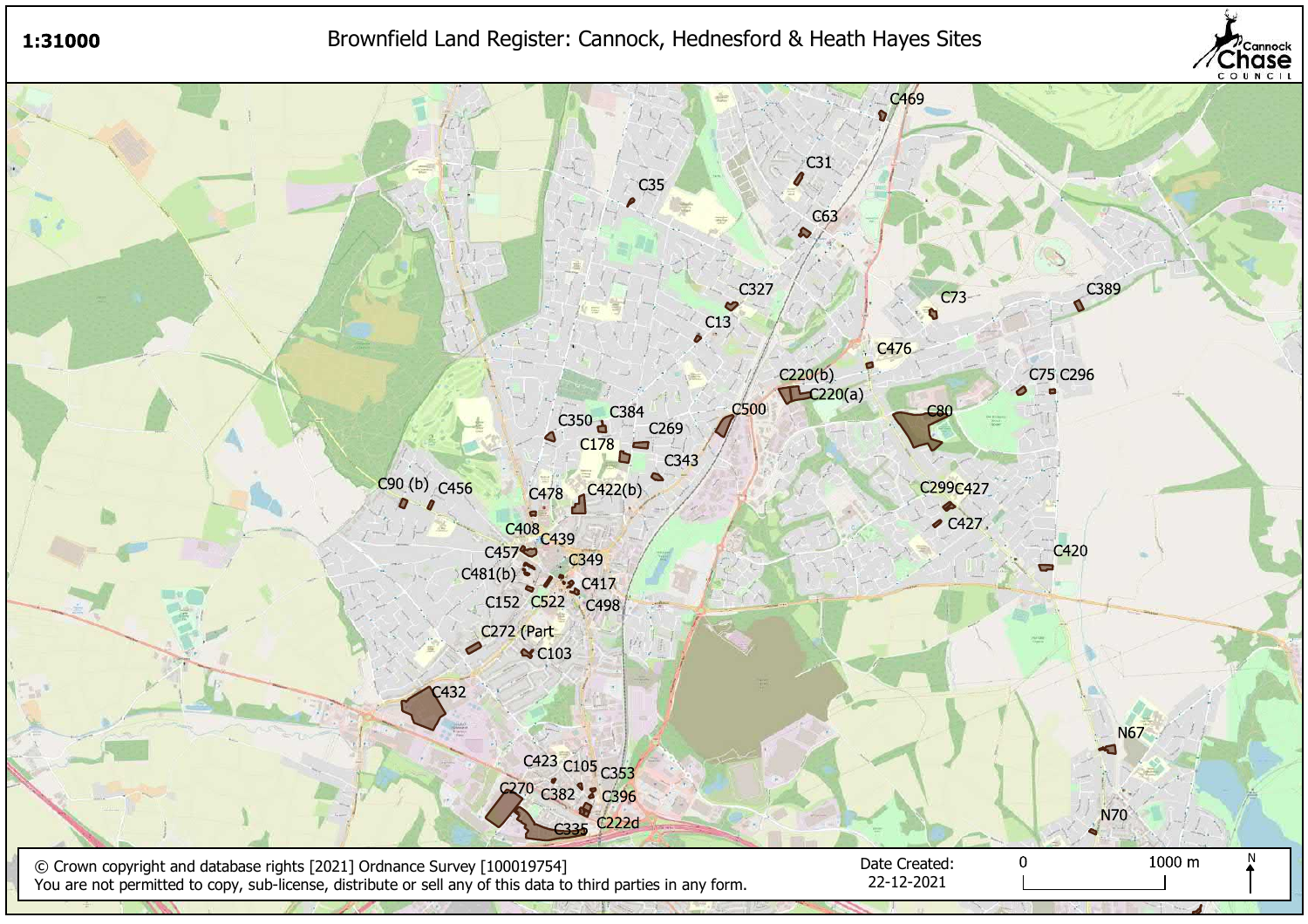### 1:18000

# Brownfield Land Register: Rugeley & Brereton



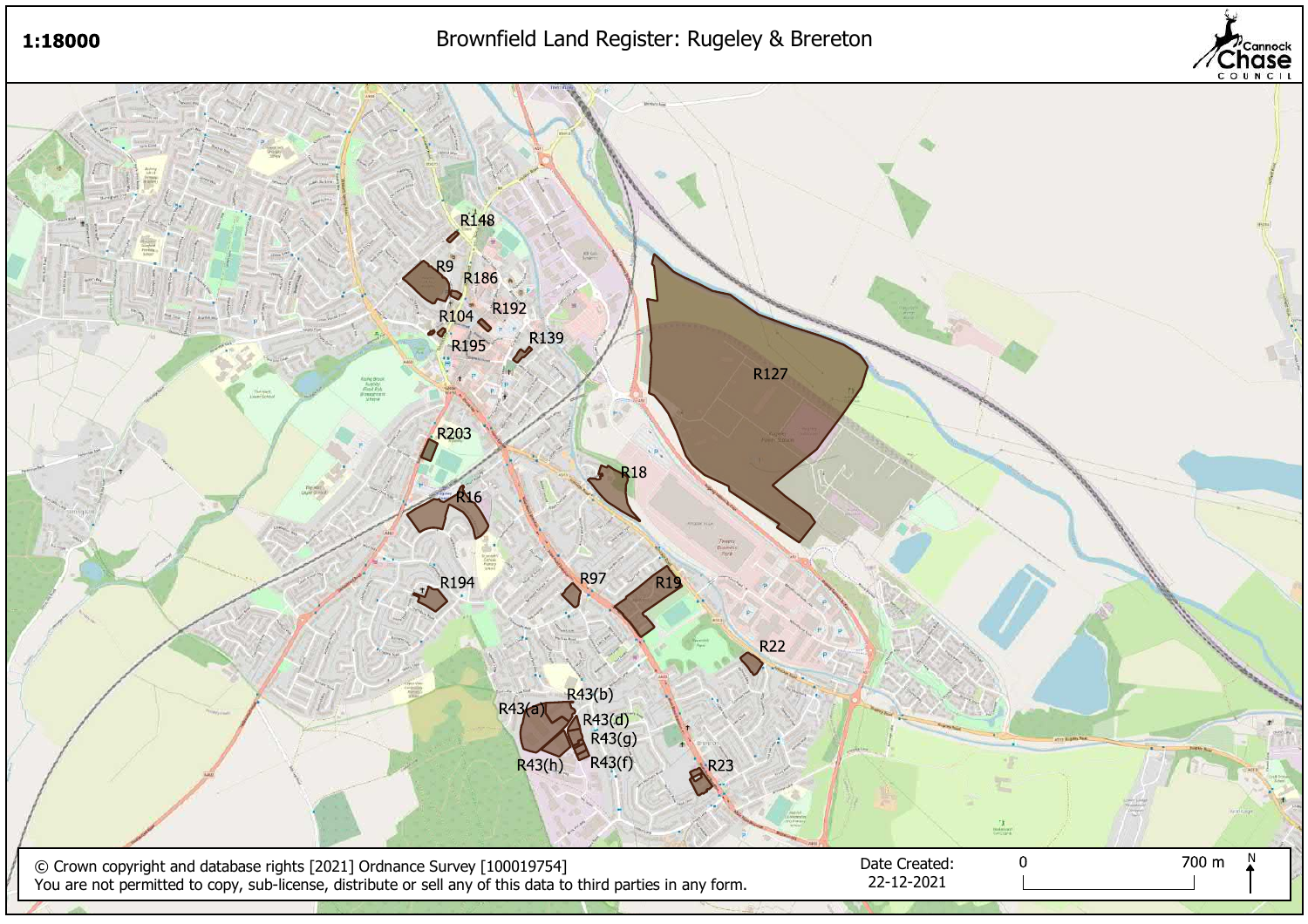1:15000

# Brownfield Land Register: Norton Canes



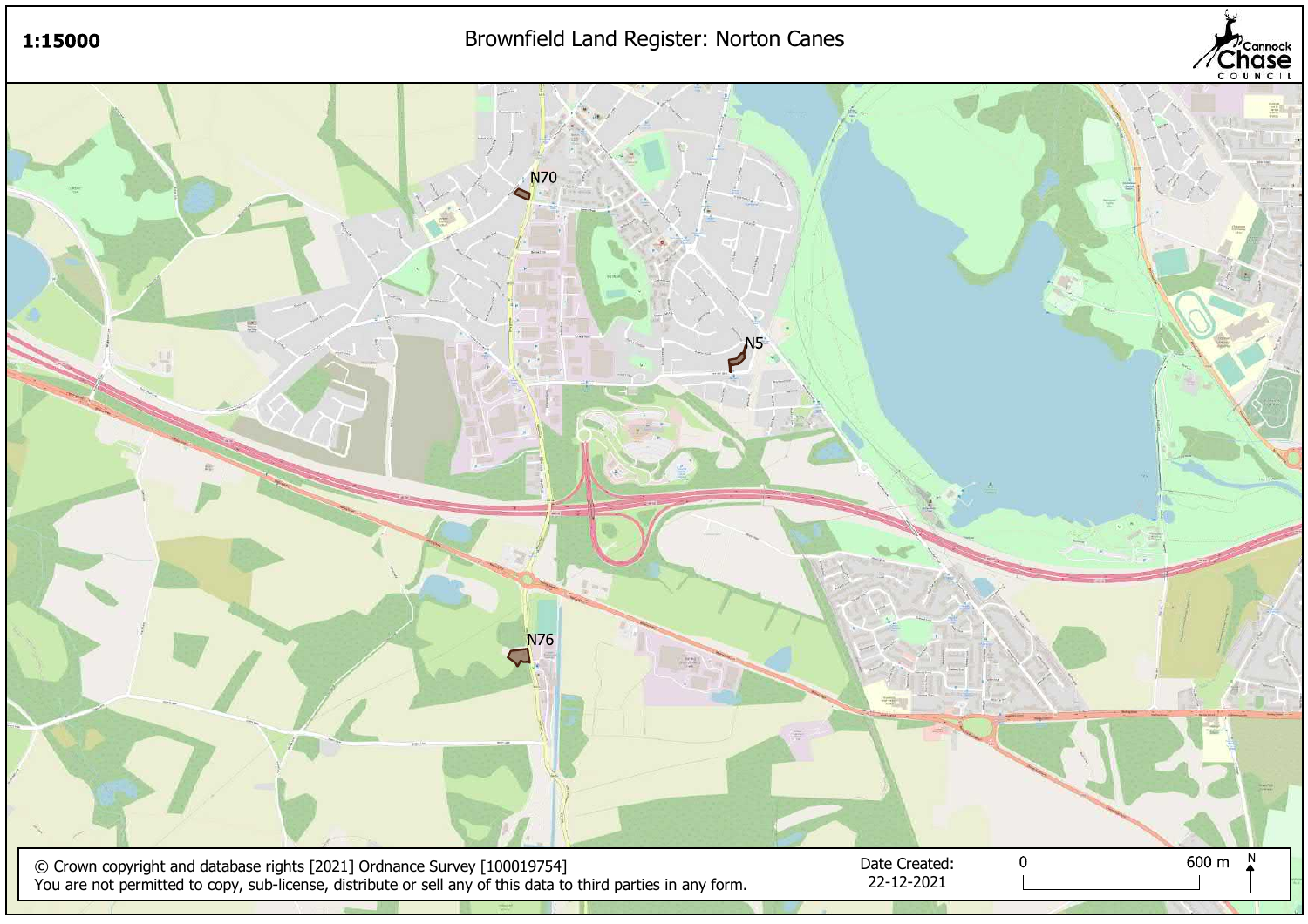#### **Full Part 1 Brownfield Land Register**

The full Part 1 Brownfield Land Register is set out according to the Government guidance 'Brownfield Land Registers Data Standard: Preparing and publishing a register' 2017 to meet regulatory and open data standards. Please note, that not all columns are completed as some of these are optional and/or are not relevant at this stage. A full explanation of each of the columns and how they are to be completed is available in the aforementioned Government guidance. The full Part 1 Brownfield Land Register (csv file) is available to download separately from <u>http://www.cannockchasedc.gov.uk/residents/planning/planning-policy/planning-</u><br>relievanceritarian policy-monitoring.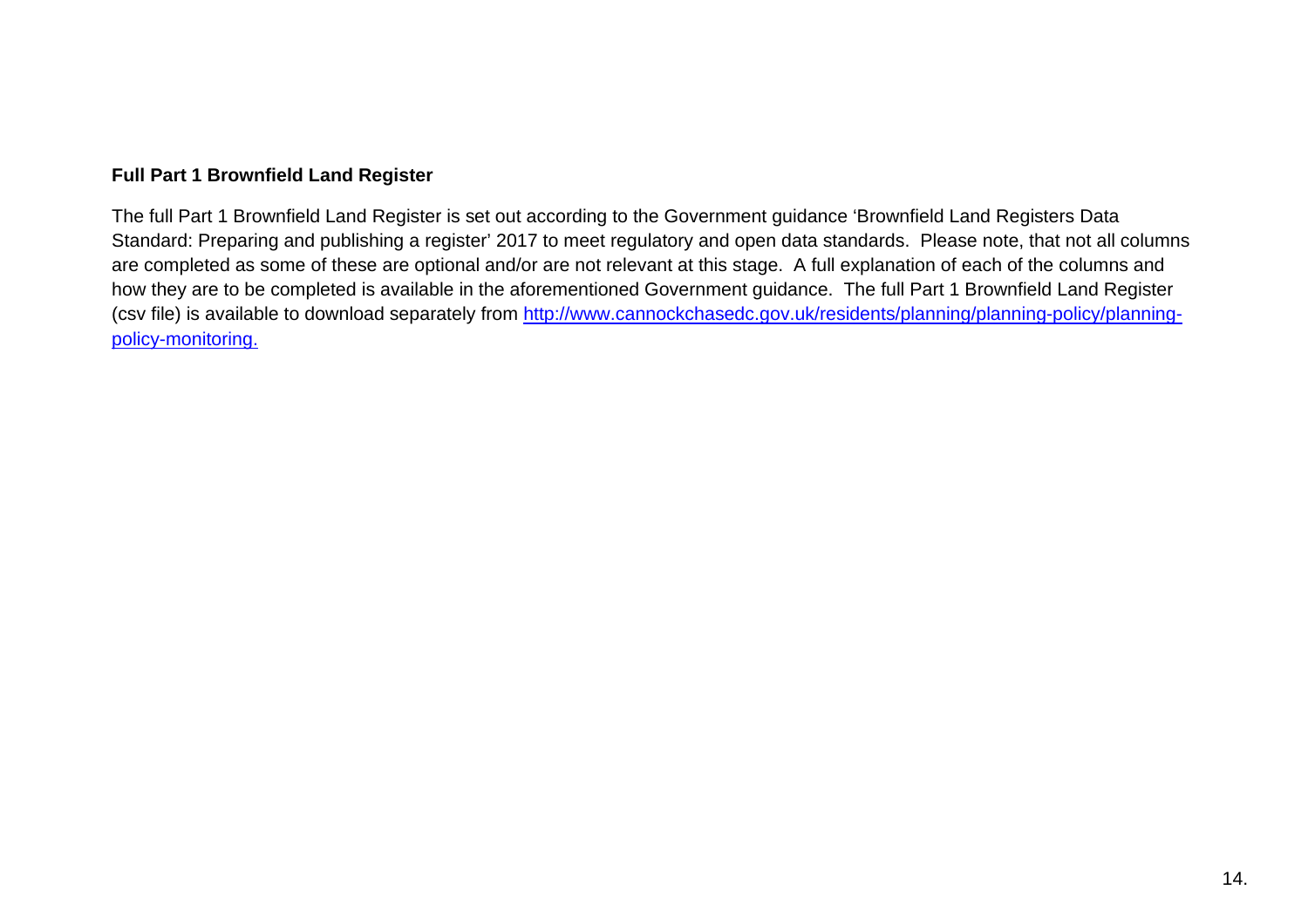| OrganisationURI                                  |               | SiteReference SiteNameAddress                                                           | iteplanURL                                          | ieoY   |               | Hectares OwnershipStatus             | lanningStatus    | ermissionType               | rmissionDate | PlanningHistory Deliverable | ngeFrom | NetDwellingsRa NetDwellingsRan<br>geTo | HazardousSubstances                                                                                                                                                                              | FirstAddedDate | LastUpdatedDate | :ndDate    |
|--------------------------------------------------|---------------|-----------------------------------------------------------------------------------------|-----------------------------------------------------|--------|---------------|--------------------------------------|------------------|-----------------------------|--------------|-----------------------------|---------|----------------------------------------|--------------------------------------------------------------------------------------------------------------------------------------------------------------------------------------------------|----------------|-----------------|------------|
|                                                  |               |                                                                                         |                                                     |        |               |                                      |                  |                             |              |                             |         |                                        |                                                                                                                                                                                                  |                |                 |            |
|                                                  |               |                                                                                         |                                                     |        |               |                                      |                  |                             |              |                             |         |                                        |                                                                                                                                                                                                  |                |                 |            |
|                                                  |               |                                                                                         |                                                     |        |               |                                      |                  |                             |              |                             |         |                                        | CH/16/410 is full planning permission for the conversion of the existing building to form 1<br>apartments, granted February 2017 and under construction. CH/17/195 is full planning              |                |                 |            |
| http://opendatacommunit                          |               |                                                                                         | http://cannockchase.addr                            |        |               |                                      |                  |                             |              |                             |         |                                        | permission for the erection of 2no. dwellings, granted October 2017. 15 dwellings on site<br>total. Developer advises site to be completed in 2019/20. CH/18/214 is planning                     |                |                 |            |
| es.org/id/district-                              |               |                                                                                         | esscafe.com/app/explore                             |        |               |                                      |                  |                             |              |                             |         |                                        | application for additional 2 units on the first floor of conversion, not yet determined (site                                                                                                    |                |                 |            |
| council/cannock-chase                            | C90(b)        | Whitelodge, New Penkridge Road, Cannock                                                 |                                                     | 397022 | 310567        | 0.23 not owned by a public authority | permissioned     | full planning permission    | 2017-10-03   |                             |         |                                        | capacity may increase to 17 dwellings). 15 completions to date                                                                                                                                   | 2017-09-01     | 2021-12-20      |            |
| http://opendatacommuni<br>es.org/id/district-    |               | Blackford's Former Working Men's Club,                                                  | http://cannockchase.addi<br>esscafe.com/app/explore |        |               |                                      |                  |                             |              |                             |         |                                        | Buildings have been demolished. CH/15/0497 is full planning permission for 26<br>apartments, granted March 2017. Site owned by developer who intends to build out site.                          |                |                 |            |
| council/cannock-chase                            | C269          | Cannock Road, Cannock                                                                   |                                                     | 398707 | 311001        | 0.4 not owned by a public authority  | permissioned     | full planning permission    | 2017-03-21   |                             |         |                                        | Under construction.                                                                                                                                                                              | 2017-09-01     | 2021-12-20      | 2020-12-15 |
| http://opendatacommunit                          |               |                                                                                         | http://cannockchase.addr                            |        |               |                                      |                  |                             |              |                             |         |                                        | CH/15/0078 is full planning permission for 21no. 1 bed flats, granted May 2015.                                                                                                                  |                |                 |            |
| es.org/id/district-                              |               |                                                                                         | esscafe.com/app/explore                             |        |               |                                      |                  |                             |              |                             |         |                                        | CH/18/167 was revised outline planning application for 25 apartments, now withdrawn.                                                                                                             |                |                 |            |
| council/cannock-chase                            | C152          | 26-28 Wolverhampton Road, Cannock                                                       |                                                     | 397923 | 309989        | 0.12 not owned by a public authority | not permissioned |                             |              |                             |         |                                        | Landowner intends to develop- potentially as landlord to future rental properties.                                                                                                               | 2017-09-01     | 2021-12-20      |            |
| http://opendatacommunit<br>es.org/id/district-   |               | angbourn, Hillcroft and Ivy House, Longford                                             | http://cannockchase.addr<br>esscafe.com/app/explore |        |               |                                      |                  |                             |              |                             |         |                                        | CH/16/364 is full planning permission for the conversion of offices to 14 apartments,<br>granted November 2016. Landowner is intended developer of site. Developer advises                       |                |                 |            |
| council/cannock-chase                            | C272 (Part 2) | toad, Cannock                                                                           |                                                     | 397528 | 309572        | 0.4 not owned by a public authority  | permissioned     | full planning permission    | 2016-11-22   |                             |         |                                        | that the site will be completed 2019/2020 (currently undertaking finishing external works). 2017-09-01                                                                                           |                | 2021-12-20      | 2020-12-15 |
| http://opendatacommuni<br>es.org/id/district-    | 3227          | Land at junction of Cannock Road and Burgoyne http://cannockchase.add<br>treet, Cannock | esscafe.com/app/explorei                            | 399346 | 311979        | 0.3 not owned by a public authority  | rmissioned       | Ill planning permission     | 2016-10-19   |                             |         |                                        | CH/14/0097 is full planning permission for 14 dwellings, granted October 2016.<br>Completed                                                                                                      | 2017-09-01     | 2021-12-20      | 2021-12-09 |
|                                                  |               |                                                                                         |                                                     |        |               |                                      |                  |                             |              |                             |         |                                        |                                                                                                                                                                                                  |                |                 |            |
|                                                  |               |                                                                                         |                                                     |        |               |                                      |                  |                             |              |                             |         |                                        | CH/13/0323 is outline planning permission for residential development: Erection of 111<br>dwellings, public house/restaurant and provision of public open space (outline all matters             |                |                 |            |
|                                                  |               |                                                                                         |                                                     |        |               |                                      |                  |                             |              |                             |         |                                        | reserved), granted March 2016. CH/16/124 is reserved matters approval, granted June                                                                                                              |                |                 |            |
| http://opendatacommunit                          |               |                                                                                         | http://cannockchase.addr                            |        |               |                                      |                  |                             |              |                             |         |                                        | 2016. Incorporates 50% affordable housing provision (to be developed by Walsall Housing<br>Group). The site included within the register excludes the area which has been reserved               |                |                 |            |
| es.org/id/district-                              |               | Land off Lakeside Boulevard, Bridgtown,                                                 | esscafe.com/app/explore                             |        |               |                                      |                  |                             |              |                             |         |                                        | for commercial development under the original outline planning permission. Net                                                                                                                   |                |                 |            |
| council/cannock-chase<br>http://opendatacommuni  |               | Cannock                                                                                 | http://cannockchase.add                             | 397919 | 305335        | 3.7 not owned by a public authority  | permissioned     | full planning permission    | 2016-06-29   |                             | 111     |                                        | developable area 3.1ha. 96 completions to date.<br>Outline planning permission CH/14/0293 granted for up to 120 dwellings (May 2015).                                                            | 2017-09-01     | 2021-12-20      | 2020-12-15 |
| es.org/id/district-                              |               | Former Ultra Electronics Site, Main                                                     | esscafe.com/app/explor                              |        |               |                                      |                  |                             |              |                             |         |                                        | CH/15/0492 is reserved matters approval for 103 dwellings, granted July 2016. 66                                                                                                                 |                |                 |            |
| council/cannock-chase                            |               | toad/Armitage Road, Brereton                                                            |                                                     |        | 405178 316979 | 3.05 not owned by a public authority | permissioned     | full planning permission    | 2016-07-05   |                             |         |                                        | completions to date.<br>CH/12/0433 is full planning permission for change of use from care home to 20. no flats                                                                                  | 2017-09-01     | 2021-12-20      | 2020-12-15 |
|                                                  |               |                                                                                         |                                                     |        |               |                                      |                  |                             |              |                             |         |                                        | and erection of first storey extension and erection of entrance lobby, granted March 2013.                                                                                                       |                |                 |            |
| http://opendatacommunit                          |               |                                                                                         | http://cannockchase.addr                            |        |               |                                      |                  |                             |              |                             |         |                                        | Revised application for 22 flats (CH/13/0433) granted April 2014. CH/16/444 is full                                                                                                              |                |                 |            |
| es.org/id/district-<br>council/cannock-chase     |               | Land off Coulthwaite Way, Coulthwaite Way,<br><b>Irereton</b>                           | esscafe.com/app/explore                             | 404863 | 317005        | 0.4 not owned by a public authority  | permissioned     | full planning permission    | 2017-04-19   |                             |         |                                        | planning permission for an extension to form 2 additional dwellings, granted April 2017. 22<br>completions to date.                                                                              | 2017-09-01     | 2021-12-20      | 2020-12-15 |
|                                                  |               |                                                                                         |                                                     |        |               |                                      |                  |                             |              |                             |         |                                        | CH/17/070 is outline planning permission for the erection of 10 dwellings. The full extent                                                                                                       |                |                 |            |
|                                                  |               |                                                                                         |                                                     |        |               |                                      |                  |                             |              |                             |         |                                        | of this site including greenfield land is 0.31ha with a capacity of 10 dwellings. The register<br>reflects the size and indicative capacity of the brownfield element of the site only. For full |                |                 |            |
| http://opendatacommunit                          |               |                                                                                         | http://cannockchase.addr                            |        |               |                                      |                  |                             |              |                             |         |                                        | details on the site please see the SHLAA. CH/18/042 is full planning permission for the                                                                                                          |                |                 |            |
| es.org/id/district-<br>council/cannock-chase     | C420          | Land at 61 & 65 Wimblebury Road, Heath Hay,<br>annock                                   | esscafe.com/app/explor                              | 401560 | 310138        | 0.19 not owned by a public authority | oermissioned     | full planning permission    | 2018-03-27   |                             |         |                                        | erection of 9no. dwellings, granted March 2018. No change in brownfield capacity. 7<br>dwellings completed.                                                                                      | 2017-09-01     | 2021-12-20      |            |
| http://opendatacommun                            |               | Land between Wharf Road and Hardie Avenue, http://cannockchase.add                      |                                                     |        |               |                                      |                  |                             |              |                             |         |                                        |                                                                                                                                                                                                  |                |                 |            |
| es.org/id/district-                              |               | ugeley WS15 1NX                                                                         | esscafe.com/app/explore                             | 404280 | 317345        | 1.61 owned by a public authority     | permissioned     | full planning permission    | 2020-03-19   |                             |         |                                        | CH/19/374 granted March 2020. Under construction.                                                                                                                                                | 2017-09-01     | 2021-12-20      |            |
|                                                  |               |                                                                                         |                                                     |        |               |                                      |                  |                             |              |                             |         |                                        | CH/17/113 is prior approval for the change of use from offices to 60 apartments. Two                                                                                                             |                |                 |            |
|                                                  |               |                                                                                         |                                                     |        |               |                                      |                  |                             |              |                             |         |                                        | blocks of 40 flats have been completed (Site C422(a)). Site C422(b) is for the outstanding<br>20 units. Developer is site owner and advises that 12 units to be completed in short term          |                |                 |            |
| http://opendatacommunit                          |               |                                                                                         | http://cannockchase.addi                            |        |               |                                      |                  |                             |              |                             |         |                                        | 10 units still occupied by office tenants but to be developed once vacated (Part 2 in 6-15                                                                                                       |                |                 |            |
| es.org/id/district-<br>council/cannock-chase     | C422 (b)      | Blocks C-D Beecroft Court, Beecroft Road,<br>`annock                                    | esscafe.com/app/explore                             | 398270 | 310588        | 0.19 not owned by a public authority | permissioned     | full planning permission    | 2017-05-21   |                             |         |                                        | year supply). CH/18/359 is prior pproval applications for the proposed change of use of<br>lower ground floor of Block D from (B1 Office) into 2no. apartments, not yet determined 2017-09-01    |                | 2021-12-20      | 2020-12-15 |
| http://opendatacommunit                          |               | and adjacent to 67 McGhie Street, Hednesford http://cannockchase.addr                   |                                                     |        |               |                                      |                  |                             |              |                             |         |                                        | CH/17/004 is full planning permission for the erection of 6 bungalows, granted March                                                                                                             |                |                 |            |
| es.org/id/district-<br>http://opendatacommun     |               | ormerly adjacent to no. 73)                                                             | esscafe.com/app/explore<br>http://cannockchase.add  | 399838 | 312733        | 0.24 not owned by a public authority | ermissioned      | ull planning permission     | 2017-03-29   |                             |         |                                        | 2017. 5 completions to date.<br>CH/16/243 is full planning permission for the erection of 3 houses and 3 bungalows,                                                                              | 2017-09-01     | 2021-12-20      | 2020-12-15 |
| es.org/id/district-                              | 343           | Garage Court, Land at Hannaford Way, Cannock esscafe.com/app/explore                    |                                                     | 398817 | 310774        | 0.2 owned by a public authority      | ermissioned      | full planning permission    | 2016-11-17   |                             |         |                                        | ranted November 2016. Development has commenced.                                                                                                                                                 | 2017-09-01     | 2021-12-20      | 2020-12-15 |
| http://opendatacommuni<br>es.org/id/district-    |               |                                                                                         | http://cannockchase.addi<br>esscafe.com/app/explor  |        |               |                                      |                  |                             |              |                             |         |                                        | CH/14/0243 is prior approval for change of use of first and second floors from B1 office up<br>to 8 dwellings, granted September 2014. Within Conservation Area - adjacent to listed             |                |                 |            |
| council/cannock-chase                            | C349          | -3B Mill Street, Cannock                                                                |                                                     | 398146 | 310078        | 0.05 not owned by a public authority | not permissioned |                             |              |                             |         |                                        | uilding. Recently expired.                                                                                                                                                                       | 2017-09-01     | 2021-12-20      | 2020-12-15 |
| http://opendatacommuni<br>es.org/id/district-    | C408          | Balfour House, High Green, Cannock                                                      | http://cannockchase.adc<br>esscafe.com/app/explore  | 397873 | 310271        | 0.08 not owned by a public authority | not permissioned |                             |              |                             |         |                                        | CH/16/214 is full planning permission for the conservation of offices to 9no apartments,<br>granted September 2016. Planning permission has expired.                                             | 2017-09-01     | 2021-12-20      |            |
|                                                  |               |                                                                                         | tp://cannockchase.ad                                |        |               |                                      |                  |                             |              |                             |         |                                        | .6) H7 16/269 is full planning permission for the erection of 5 apartments, granted April 2t                                                                                                     |                |                 |            |
| es.org/id/district-<br>http://opendatacommunit   | C417          | and to the rear of 6 Mill Street, Cannock                                               | esscafe.com/app/explorei<br>http://cannockchase.add | 398210 | 310023        | 0.09 not owned by a public authority | not permissioned |                             |              |                             |         |                                        | Planning permission has now expired<br>CH/16/443 is prior approval for the change of use from offices to 6 studio flats, granted                                                                 | 2017-09-01     | 2021-12-20      |            |
| es.org/id/district-                              | C424          | -3 Walsall Road, Cannock                                                                | esscafe.com/app/explor                              | 398165 | 310032        | 0.01 not owned by a public authority | ot permissioned  |                             |              |                             |         |                                        | anuary 2017. Planning permission has expired                                                                                                                                                     | 2017-09-01     | 2021-12-20      |            |
| http://opendatacommuni<br>es.org/id/district-    | C427          | 249 Hednesford Road, Heath Hay, Cannock                                                 | http://cannockchase.add<br>esscafe.com/app/explore  | 400864 | 310577        | 0.13 not owned by a public authority | ot permissioned  |                             |              |                             |         |                                        | CH/17/002 is full planning permission for the erection of 6 detached dwellings and 2 semi-<br>detached dwellings, granted April 2017. Planning permission has expired.                           | 2017-09-01     | 2021-12-20      |            |
| http://opendatacommunit                          |               |                                                                                         | http://cannockchase.add                             |        |               |                                      |                  |                             |              |                             |         |                                        | CH/15/0205 is full planning permission for the demolition of existing dwelling and erection                                                                                                      |                |                 |            |
| es.org/id/district-<br>council/cannock-chase     | R136          | 37 Bower Lane, Rugeley                                                                  | esscafe.com/app/explore                             | 403408 | 319286        | 0.16 not owned by a public authority | not permissioned |                             |              |                             |         |                                        | of 6 dwellings (5 net dwellings) granted August 2016. Planning permission has now<br>expired.                                                                                                    | 2017-09-01     | 2021-12-20      |            |
| http://opendatacommunit                          |               |                                                                                         | http://cannockchase.addr                            |        |               |                                      |                  |                             |              |                             |         |                                        | CH/16/342 is full planning permission for the change of use of a former day care centre                                                                                                          |                |                 |            |
| es.org/id/district-<br>council/cannock-chase     | R148          | 9 Wolseley Road, Rugeley                                                                | esscafe.com/app/explore                             | 404379 | 318470        | 0.08 not owned by a public authority | permissioned     | full planning permission    | 2017-03-08   |                             |         |                                        | and cottage to 7 apartments and cottage, granted March 2017. Development has<br>commenced.                                                                                                       | 2017-09-01     | 2021-12-20      |            |
| http://opendatacommuni                           |               |                                                                                         | http://cannockchase.addr                            |        |               |                                      |                  |                             |              |                             |         |                                        | CH/11/0417 is full planning permission for the conversion of the public house into 7 flats,                                                                                                      |                |                 |            |
| es.org/id/district-<br>council/cannock-chase     | C296          | The Lamb Public House, John Street,<br>Wimblebury                                       | esscafe.com/app/explore                             | 401606 | 311381        | 0.1 not owned by a public authority  | ermissioned      | full planning permission    | 2016-11-08   |                             |         |                                        | granted August 2012. CH/15/0421 is permission for the change of use of additional area to<br>2 further flats, granted November 2016. Under construction.                                         | 2017-09-01     | 2021-12-20      |            |
| http://opendatacommuni                           |               |                                                                                         | http://cannockchase.addr                            |        |               |                                      |                  |                             |              |                             |         |                                        | CH/15/0377 is full planning permission for the erection 9 apartments, granted June 2016.                                                                                                         |                |                 |            |
| es.org/id/district-<br>http://opendatacommunit   | 382           | 44 Watling Street, Bridgtown, Cannock                                                   | esscafe.com/app/explore<br>http://cannockchase.add  | 398310 | 308424        | 0.14 not owned by a public authority | ermissioned      | ull planning permission     | 2016-06-02   |                             |         |                                        | completion to date.<br>CH/13/0317 is full planning permission for the conservation of the building into 2 houses                                                                                 | 2017-09-01     | 2021-12-20      | 2021-12-09 |
| es.org/id/district-                              | R104          | Libby's 45 Bow Street, Rugeley                                                          | esscafe.com/app/explor                              | 404291 | 318078        | 0.03 not owned by a public authority | ermissioned      | full planning permission    | 2015-05-14   |                             |         |                                        | and 6 flats, granted May 2015. 1 completion to date.                                                                                                                                             | 2017-09-01     | 2021-12-20      | 2020-12-15 |
| http://opendatacommuni<br>es.org/id/district-    |               | 72 & 174 Belt Road, Chadsmoor                                                           | http://cannockchase.add<br>esscafe.com/app/explore  | 398636 | 312711        | 0.1 not owned by a public authority  | rmissioned       | ull planning permission     | 2018-01-24   |                             |         |                                        | CH/17/399 is full planning permission for the erection of 6no. Apartments, granted<br>January 2018. Under construction                                                                           | 2017-09-01     | 2021-12-20      |            |
| http://opendatacommuni                           |               |                                                                                         | http://cannockchase.add                             |        |               |                                      |                  |                             |              |                             |         |                                        | CH/14/0344 is outline planning permission for the erection of a block of 9no. 1 bedroom                                                                                                          |                |                 |            |
| es.org/id/district-<br>http://opendatacommun     | C353          | 256 Walsall Road, Bridgtown, Cannock                                                    | esscafe.com/app/explor<br>http://cannockchase.add   | 398371 | 308570        | 0.07 not owned by a public authority | ot permissioned  |                             |              |                             |         |                                        | flats, granted May 2015- now expired.<br>CH/15/0410 is outline planning permission for the erection of 5 houses and demolition of                                                                | 2017-09-01     | 2021-12-20      |            |
| es.org/id/district-                              |               |                                                                                         | esscafe.com/app/explor                              |        |               |                                      |                  |                             |              |                             |         |                                        | existing industrial buildings, granted June 2016. CH/20/208 for 11 dwellings granted                                                                                                             |                |                 |            |
| council/cannock-chase<br>http://opendatacommuni  | 384           | and to the rear of 77 Old Fallow Road, Cannock                                          | http://cannockchase.add                             | 398433 | 311133        | 0.25 not owned by a public authority | rmissioned       | full planning permission    | 2020-10-01   |                             |         |                                        | October 2020. Under construction                                                                                                                                                                 | 2017-09-01     | 2021-12-20      |            |
| es.org/id/district-                              |               |                                                                                         | esscafe.com/app/explore                             |        |               |                                      |                  |                             |              |                             |         |                                        | CH/17/247 is full planning permission for the erection of one block of 6no. 2 bedroom                                                                                                            |                |                 |            |
| council/cannock-chase<br>http://opendatacommunit | 396           | nion Works, Union Street, Cannock                                                       | http://cannockchase.add                             | 398357 | 308528        | 0.06 not owned by a public authority | rmissioned       | ull planning permission     | 017-09-18    |                             |         |                                        | apartments, granted September 2017. Planning permission has now expired<br>CH/16/384 is an outline planning application for the demolition of 2 dwellings and the                                | 2017-09-01     | 2021-12-20      |            |
| es.org/id/district-                              |               |                                                                                         | esscafe.com/app/explore                             |        |               |                                      |                  |                             |              |                             |         |                                        | erection of an apartment block, consisting of 8 dwellings - granted May 2017. 6 net                                                                                                              |                |                 |            |
| council/cannock-chase                            | C423          | 5-7 Broad Street, Bridgtown, Cannock                                                    |                                                     | 398094 | 308636        | 0.05 not owned by a public authority | rmissioned       | outline planning permission | 2017-05-10   |                             |         |                                        | dwellings.<br>CH/08/0165 is full planning permission for 25 flats and 2 bungalows. Application has                                                                                               | 2017-09-01     | 2021-12-20      |            |
|                                                  |               |                                                                                         |                                                     |        |               |                                      |                  |                             |              |                             |         |                                        | expired. Site owner still wishes to take site forward for residential development. Site                                                                                                          |                |                 |            |
|                                                  |               |                                                                                         |                                                     |        |               |                                      |                  |                             |              |                             |         |                                        | identified in Hednesford Neighbourhood Plan for retirement housing provision (potential                                                                                                          |                |                 |            |
| http://opendatacommuniti                         |               |                                                                                         | http://cannockchase.addr                            |        |               |                                      |                  |                             |              |                             |         |                                        | C3 use class as independent apartments). Potential for site area to expand to adjacent<br>land under same land ownership and for capacity to therefore increase as per Hednesford                |                |                 |            |
| es.org/id/district-                              |               | Land adjacent and to the rear of 419-435,                                               | esscafe.com/app/explor                              |        |               |                                      |                  |                             |              |                             |         |                                        | Neighbourhood Plan allocation. SHLAA site reflects previous planning consent area only at                                                                                                        | 2017-09-01     | 2021-12-20      |            |
| council/cannock-chase<br>http://opendatacommunit |               | annock Road, Hednesford<br>ormer club at end of Arthur Street,                          | http://cannockchase.add                             | 399861 | 312498        | 0.3 not owned by a public authority  | iot nermissioned |                             |              |                             |         |                                        | present.<br>CH/17/035 is full planning permission for the erection of 18no. Flats, granted May 2017.                                                                                             |                |                 |            |
| es.org/id/district-                              |               | Wimblebury, Cannock                                                                     | esscafe.com/app/explore                             | 401388 | 311388        | 0.24 not owned by a public authority | permissioned     | full planning permission    | 2017-05-10   |                             |         |                                        | Development has commenced.                                                                                                                                                                       | 2017-09-01     | 2021-12-20      | 2020-12-15 |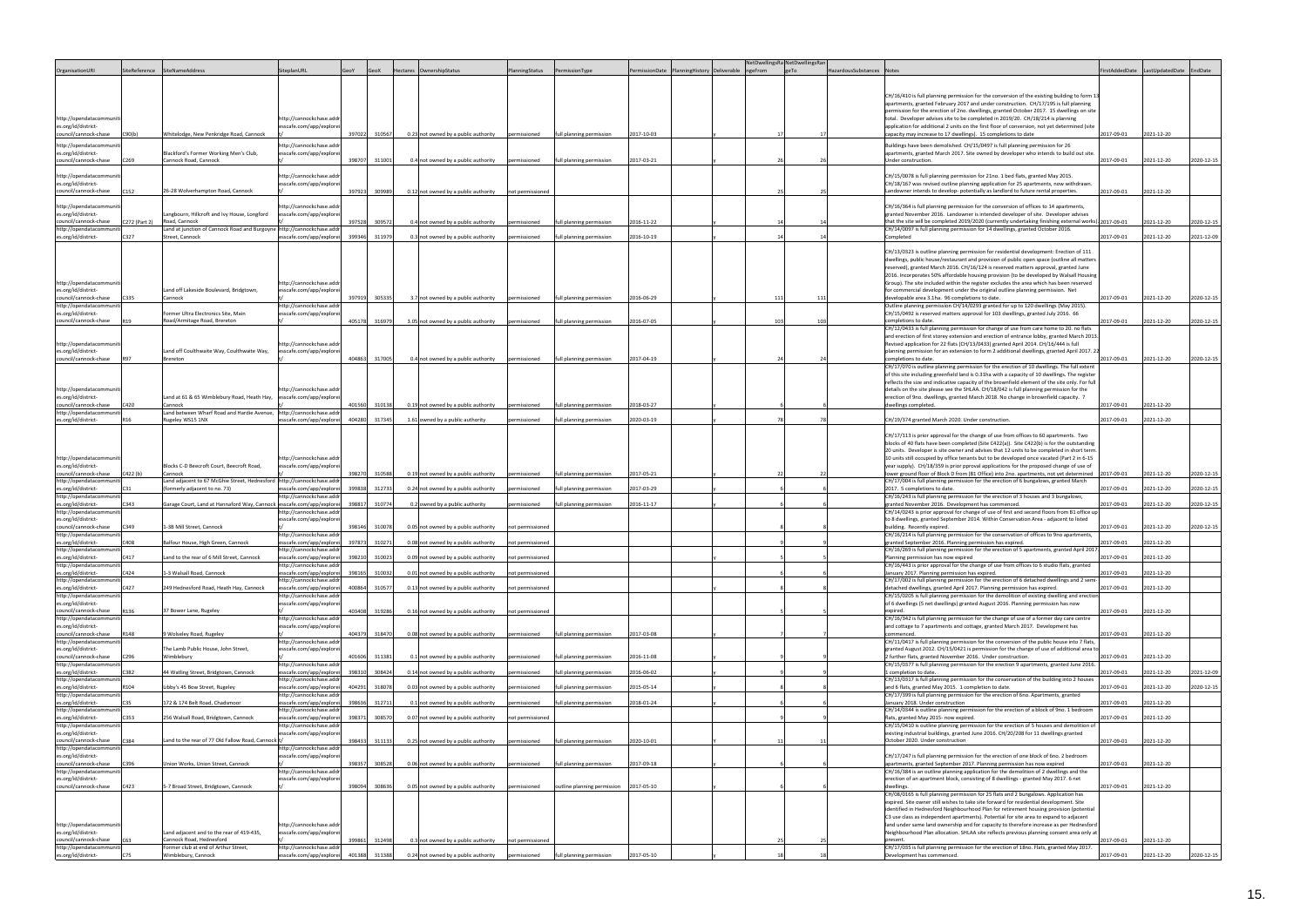| http://opendatacommunit<br>es.org/id/district-<br>council/cannock-chase                   | Land opposite Keys Park football ground, Keys<br>Park Road, Hednesford              | http://cannockchase.addr<br>esscafe.com/app/explore                            | 400745 | 311077 | 5.3 not owned by a public authority  | permissioned     | full planning permission | 2018-03-13 | 119  | 11   | CH/17/236 is full planning permission for the erection of 119no. Dwellings including 21no<br>Affordable dwellings, open space and associated roads and parking, granted March 2018.<br>Due to commence 2018. Site area circa 5.3ha. Developable area is 4.2ha. 1 completion to<br>date. Completed 2020.<br>2017-09-01<br>2021-12-20<br>2021-12-20                                                                                                                                                                                                                                                                                                                                                                                                                                                                                                                                                                                                                                                                                                                                                                                                                                                                                                                                                                                                                                                                                                                                                                                                                                                                                                                                                       |
|-------------------------------------------------------------------------------------------|-------------------------------------------------------------------------------------|--------------------------------------------------------------------------------|--------|--------|--------------------------------------|------------------|--------------------------|------------|------|------|---------------------------------------------------------------------------------------------------------------------------------------------------------------------------------------------------------------------------------------------------------------------------------------------------------------------------------------------------------------------------------------------------------------------------------------------------------------------------------------------------------------------------------------------------------------------------------------------------------------------------------------------------------------------------------------------------------------------------------------------------------------------------------------------------------------------------------------------------------------------------------------------------------------------------------------------------------------------------------------------------------------------------------------------------------------------------------------------------------------------------------------------------------------------------------------------------------------------------------------------------------------------------------------------------------------------------------------------------------------------------------------------------------------------------------------------------------------------------------------------------------------------------------------------------------------------------------------------------------------------------------------------------------------------------------------------------------|
|                                                                                           |                                                                                     |                                                                                |        |        |                                      |                  |                          |            |      |      |                                                                                                                                                                                                                                                                                                                                                                                                                                                                                                                                                                                                                                                                                                                                                                                                                                                                                                                                                                                                                                                                                                                                                                                                                                                                                                                                                                                                                                                                                                                                                                                                                                                                                                         |
| http://opendatacommuniti<br>es.org/id/district-                                           |                                                                                     | http://cannockchase.addr<br>esscafe.com/app/explore                            |        |        |                                      |                  |                          |            |      |      | Site recently subject of disposal by Staffordshire County Council as surplus to<br>requirements. CH/19/010 is full planning application for the construction of a three storey<br>care home (C2) for 91 rooms. Capacity of 49 dwellings based upon calculation specified in                                                                                                                                                                                                                                                                                                                                                                                                                                                                                                                                                                                                                                                                                                                                                                                                                                                                                                                                                                                                                                                                                                                                                                                                                                                                                                                                                                                                                             |
| council/cannock-chase<br>C178                                                             | County Grounds Depot, Cannock Road, Cannock t                                       |                                                                                | 398593 | 310918 | 0.44 owned by a public authority     | permissioned     | full planning permission |            |      |      | NPPG using the average number of adults living in households, from published census data<br>(91 bedrooms/1.86 local ratio). Under construction<br>2017-09-01<br>2021-12-20                                                                                                                                                                                                                                                                                                                                                                                                                                                                                                                                                                                                                                                                                                                                                                                                                                                                                                                                                                                                                                                                                                                                                                                                                                                                                                                                                                                                                                                                                                                              |
| http://opendatacommuniti                                                                  |                                                                                     | http://cannockchase.add                                                        |        |        |                                      |                  |                          |            |      |      | CH/17/452 is an outline planning permission including access for up to 116 dwellings,<br>granted May 2018. Site in process of being acquired from Homes England by private<br>developer (Galiford Try) who intends to build out site. CH/17/452 is an outline planning<br>permission including access for up to 116 dwellings, granted May 2018. Site has<br>contamination issues from industrial legacy but has undergone remediation works in 2018<br>to enable development. CH/19/147 is a Reserved Matters permission for residential<br>development for 116 dwellings including appearance, landscape, layout and scale -                                                                                                                                                                                                                                                                                                                                                                                                                                                                                                                                                                                                                                                                                                                                                                                                                                                                                                                                                                                                                                                                          |
| es.org/id/district-                                                                       | Former Parker Hannifin Site, Walkmill Lane,                                         | esscafe.com/app/explor                                                         |        |        |                                      |                  |                          |            |      |      | granted June 2019. Site area is 3.3ha. Net developable area is circa 2.9ha. Under                                                                                                                                                                                                                                                                                                                                                                                                                                                                                                                                                                                                                                                                                                                                                                                                                                                                                                                                                                                                                                                                                                                                                                                                                                                                                                                                                                                                                                                                                                                                                                                                                       |
| council/cannock-chase<br>-270                                                             | `annock                                                                             |                                                                                | 397742 | 308440 | 3.3 owned by a public authority      | ermissioned      | full planning permission | 019-06-24  |      |      | construction<br>2017-09-01<br>2021-12-20                                                                                                                                                                                                                                                                                                                                                                                                                                                                                                                                                                                                                                                                                                                                                                                                                                                                                                                                                                                                                                                                                                                                                                                                                                                                                                                                                                                                                                                                                                                                                                                                                                                                |
| http://opendatacommuniti<br>es.org/id/district-<br>council/cannock-chase<br>C432          | Gestamp, Wolverhampton Road/A5 Watling<br>Street, Cannock                           | http://cannockchase.add<br>esscafe.com/app/explor                              | 397177 | 309118 | 5.3 not owned by a public authority  | not permissioned |                          |            | 180  |      | Site owners have recently confirmed relocation of the company to alternative site and<br>plans for mixed use redevelopment of current premises. Relocation to begin mid-2017 and<br>expected to complete by 2020. CH/17/323 is outline planning application for the<br>demolition of existing factory and offices and erection of up to 180 dwellings and up to<br>30,000 square foot employment floor space (B1(C) and B89 Use Class), access and<br>associated works. Not yet determined. Site area is 5.3ha. Circa 4.5 net developable area.<br>2017-09-01<br>2021-12-20<br>Identified in the Rugeley TC Area Action Plan as a site for re-development as part of re-                                                                                                                                                                                                                                                                                                                                                                                                                                                                                                                                                                                                                                                                                                                                                                                                                                                                                                                                                                                                                                |
|                                                                                           |                                                                                     |                                                                                |        |        |                                      |                  |                          |            |      |      | organisation of secondary school provision in Rugeley. County Council previously<br>undertaken pre-application work for an extra care and residential scheme for circa 85<br>dwellings but this is no longer to be progressed. County Council pursuing disposal, which<br>may result in lower density scheme. Sale agreed to CCDC subject to contract. Site area                                                                                                                                                                                                                                                                                                                                                                                                                                                                                                                                                                                                                                                                                                                                                                                                                                                                                                                                                                                                                                                                                                                                                                                                                                                                                                                                        |
| http://opendatacommuniti<br>es.org/id/district-                                           |                                                                                     | http://cannockchase.add<br>esscafe.com/app/explor                              |        |        |                                      |                  |                          |            |      |      | 1.88ha. NDA not provided- assumed at 90%. CH/21/0022 is an outline planning<br>application (some matters reserved) for the construction of 58 dwellings including access                                                                                                                                                                                                                                                                                                                                                                                                                                                                                                                                                                                                                                                                                                                                                                                                                                                                                                                                                                                                                                                                                                                                                                                                                                                                                                                                                                                                                                                                                                                                |
| council/cannock-chase                                                                     | Aelfgar School, Taylors Lane, Rugeley                                               |                                                                                | 404269 | 318285 | 1.88 owned by a public authority     | not permissioned |                          |            |      |      | 2021-12-20<br>& layout, not yet determined.<br>2017-09-01                                                                                                                                                                                                                                                                                                                                                                                                                                                                                                                                                                                                                                                                                                                                                                                                                                                                                                                                                                                                                                                                                                                                                                                                                                                                                                                                                                                                                                                                                                                                                                                                                                               |
| http://opendatacommuniti<br>es.org/id/district-                                           | Former Exterior Profiles Ltd, Gregory Works,                                        | http://cannockchase.addr<br>esscafe.com/app/explor                             |        |        |                                      |                  |                          |            |      |      | Site previously benefited from full planning permission (CH/07/0215) for the demolition of<br>the industrial unit and the erection of 18 apartments and 5 houses, granted October 2007.<br>Landowner has expressed continued interest in taking forward redevelopment of the site<br>in the medium term. Sole landowner promoting site, not developer. Site currently in use                                                                                                                                                                                                                                                                                                                                                                                                                                                                                                                                                                                                                                                                                                                                                                                                                                                                                                                                                                                                                                                                                                                                                                                                                                                                                                                            |
| council/cannock-chase                                                                     | Armitage Road, Brereton                                                             |                                                                                | 405600 | 316723 | 0.43 not owned by a public authority | not permissioned |                          |            |      |      | as manufacturing works. Situated adjacent to a predominately residential area.<br>2017-09-01<br>2021-12-20                                                                                                                                                                                                                                                                                                                                                                                                                                                                                                                                                                                                                                                                                                                                                                                                                                                                                                                                                                                                                                                                                                                                                                                                                                                                                                                                                                                                                                                                                                                                                                                              |
|                                                                                           |                                                                                     |                                                                                |        |        |                                      |                  |                          |            |      |      | Cross boundary site with Lichfield District. Recently closed power station which is in the<br>process of being decommissioned and demolition works underway. Proposed for mixed<br>use redevelopment. Supplementary Planning Document adopted February 2018 which<br>identifies potential for predominately employment uses within Cannock Chase District and<br>residential development with Lichfield District. However, work is ongoing in relation to<br>identifying an appropriate mix of uses for the site with a planning application expected to<br>be submitted shortly. Anticipate circa 2,300 dwellings across the whole site. It is therefore<br>included within the Register in recognition of the cross boundary residential development<br>and the unknown capacities/uses within Cannock Chase District at this time. Site area<br>excludes greenfield land (golf course) which forms part of whole site currently being<br>considered as part of redevelopment. Whole site totals 55ha. Outline Planning Application<br>for the creation of development platform and the demolition of existing office building,<br>environmental centre, and security gatehouse, site clearance, remediation and phased<br>mixed-use development comprising: up to 2,300 new dwellings and residential units (use<br>classes C3 and C2); up to 1.2 ha of mixed-use (use classes A1, A2, A3, A4, A5, C1, C2, C3,<br>D1 and D2); up to 5 ha of employment (use classes B1a, b, c and B2); a school (All Through<br>School or 1 no. 2 Form Entry Primary School (use class D1)); formal and informal publicly<br>accessible open space; key infrastructure including new adoptable roads within the site |
| http://opendatacommuniti                                                                  |                                                                                     | http://cannockchase.addi<br>esscafe.com/app/explore                            |        |        |                                      |                  |                          |            |      |      | and the provision of a new primary access junction on to the A513; ground and roof                                                                                                                                                                                                                                                                                                                                                                                                                                                                                                                                                                                                                                                                                                                                                                                                                                                                                                                                                                                                                                                                                                                                                                                                                                                                                                                                                                                                                                                                                                                                                                                                                      |
| es.org/id/district-<br>council/cannock-chase<br>R127                                      | Rugeley Power Station, Rugeley                                                      |                                                                                | 405601 | 317840 | 35.5 not owned by a public authority | not permissioned |                          |            | 2300 | 2300 | mounted solar panels and 2 no. existing electricity substations (132 KV and 400 KV)<br>2021-12-20<br>2017-09-01<br>retained (All Matters Reserved Except Access) - not yet determined                                                                                                                                                                                                                                                                                                                                                                                                                                                                                                                                                                                                                                                                                                                                                                                                                                                                                                                                                                                                                                                                                                                                                                                                                                                                                                                                                                                                                                                                                                                   |
| http://opendatacommunit<br>es.org/id/district-<br>council/cannock-chase<br>R139           | leron Court, Heron Street, Rugeley                                                  | nttp://cannockchase.add<br>esscafe.com/app/explore                             | 404664 | 317988 | 0.15 not owned by a public authority | ot permissioned  |                          |            |      |      | CH/15/0416 is outline planning application for the erection of a four storey block of 8 no 2<br>bedroom apartments and a pair of 3 bed semi-detached dwellings, awaiting Section 106.<br>2017-09-01<br>2021-12-20                                                                                                                                                                                                                                                                                                                                                                                                                                                                                                                                                                                                                                                                                                                                                                                                                                                                                                                                                                                                                                                                                                                                                                                                                                                                                                                                                                                                                                                                                       |
| http://opendatacommun<br>es.org/id/district-<br>C73                                       | ennent's Bakery, Wood Lane, Hednesford                                              | http://cannockchase.add<br>esscafe.com/app/explor                              | 400677 | 311762 | 0.24 not owned by a public authority | ermissioned      | full planning permission | 2017-10-18 |      |      | CH/17/249 is full planning permission for demolition of former bakery and the erection of<br>8no. dwellings, granted October 2017. Under construction<br>2017-09-01<br>2021-12-20                                                                                                                                                                                                                                                                                                                                                                                                                                                                                                                                                                                                                                                                                                                                                                                                                                                                                                                                                                                                                                                                                                                                                                                                                                                                                                                                                                                                                                                                                                                       |
| http://opendatacommuni                                                                    |                                                                                     | http://cannockchase.add                                                        |        |        |                                      |                  |                          |            |      |      |                                                                                                                                                                                                                                                                                                                                                                                                                                                                                                                                                                                                                                                                                                                                                                                                                                                                                                                                                                                                                                                                                                                                                                                                                                                                                                                                                                                                                                                                                                                                                                                                                                                                                                         |
| es.org/id/district-<br>C <sub>103</sub><br>http://opendatacommunit<br>es.org/id/district- | and off St John's Road, Cannock                                                     | esscafe.com/app/explore<br>http://cannockchase.addr<br>esscafe.com/app/explore | 397907 | 309533 | 0.25 owned by a public authority     | ot permissioned  |                          |            |      |      | 2017-09-01<br>2021-12-20<br>Cabinet decision 10/7/03 declared surplus to requirements and is due for disposal.<br>Application CH/08/0006 was planning permission for 16 flats, now expired. Owner now<br>considering revised scheme of 7 houses, in medium term. Site owned by intended<br>developers. Requires relocation of business but this business is owned by                                                                                                                                                                                                                                                                                                                                                                                                                                                                                                                                                                                                                                                                                                                                                                                                                                                                                                                                                                                                                                                                                                                                                                                                                                                                                                                                    |
| council/cannock-chase<br>105<br>http://opendatacommunit                                   | 50 Park Street & Union Street, Bridgtown                                            | http://cannockchase.addr                                                       | 398278 | 308597 | 0.08 not owned by a public authority | not permissioned |                          |            |      |      | 2017-09-01<br>2021-12-20<br>landowner/developer so not considered a constraint.<br>Cleared site for former car garage. Planning permission CH/05/0161 for 9 flats and 2<br>dwellings granted June 2006 - now expired. Site owned by developer, Tudorworth                                                                                                                                                                                                                                                                                                                                                                                                                                                                                                                                                                                                                                                                                                                                                                                                                                                                                                                                                                                                                                                                                                                                                                                                                                                                                                                                                                                                                                               |
| es.org/id/district-                                                                       | Former Farm Garage, Hednesford Road, Heath                                          | esscafe.com/app/explore                                                        |        |        |                                      |                  |                          |            |      |      | Properties, who do wish to develop site in medium-longer term. Site capacity estimated                                                                                                                                                                                                                                                                                                                                                                                                                                                                                                                                                                                                                                                                                                                                                                                                                                                                                                                                                                                                                                                                                                                                                                                                                                                                                                                                                                                                                                                                                                                                                                                                                  |
| council/cannock-chase<br>C299<br>http://opendatacommuniti<br>es.org/id/district-<br>389   | Land to the rear of 454-460 Littleworth Road,                                       | http://cannockchase.addr<br>esscafe.com/app/explore                            | 400886 | 310564 | 0.18 not owned by a public authority | not permissioned |                          |            |      |      | based on provision of no flats - dwellings only.<br>2017-09-01<br>2021-12-20<br>CH/14/0176 is a withdrawn planning application for the erection of 5 dwellings as well as<br>the demolition of an existing dwelling (4 net dwellings). Landowner expressed interest in                                                                                                                                                                                                                                                                                                                                                                                                                                                                                                                                                                                                                                                                                                                                                                                                                                                                                                                                                                                                                                                                                                                                                                                                                                                                                                                                                                                                                                  |
| council/cannock-chase                                                                     | Cannock                                                                             |                                                                                | 401793 | 311985 | 0.27 not owned by a public authority | not permissioned |                          |            |      |      | 2017-09-01<br>2021-12-20<br>continuing to pursue development on site.<br>Cabinet decision 21/08/08 to set in motion course of action for disposal of garage courts.                                                                                                                                                                                                                                                                                                                                                                                                                                                                                                                                                                                                                                                                                                                                                                                                                                                                                                                                                                                                                                                                                                                                                                                                                                                                                                                                                                                                                                                                                                                                     |
| http://opendatacommuniti<br>es.org/id/district-<br>council/cannock-chase                  | Garage court off Red Lion Lane/Braemar Road,<br>Norton Canes                        | http://cannockchase.addr<br>esscafe.com/app/explor                             | 402626 | 307718 | 0.14 owned by a public authority     | ot permissioned  |                          |            |      |      | Site is still with Housing Services. Site is accessible from both sides. Identified as being<br>suitable for 5 dwellings (mix of two bed houses and bungalows) currently being considered<br>for development in medium term.<br>2017-09-01<br>2021-12-20                                                                                                                                                                                                                                                                                                                                                                                                                                                                                                                                                                                                                                                                                                                                                                                                                                                                                                                                                                                                                                                                                                                                                                                                                                                                                                                                                                                                                                                |
| http://opendatacommunit<br>es.org/id/district-                                            | Site A - Oakland's Industrial Estate, Lower Road, lesscafe.com/app/explore          | http://cannockchase.addr                                                       |        |        |                                      |                  |                          |            |      |      | Would involve demolition of existing manufacturing/storage properties. Developer has<br>also suggested incorporating adjacent garden land of neighbouring properties but this is<br>excluded from the brownfield land register site extent. The full extent of this site including<br>greenfield land is 0.91ha with a capacity of 34 dwellings. The register reflects the size and<br>indicative capacity of the brownfield element of the site only. For full details on the site                                                                                                                                                                                                                                                                                                                                                                                                                                                                                                                                                                                                                                                                                                                                                                                                                                                                                                                                                                                                                                                                                                                                                                                                                     |
| C220(a)<br>council/cannock-chase                                                          | Hednesford, Cannock                                                                 |                                                                                | 399794 | 911364 | 0.91 not owned by a public authority | not permissioned |                          |            |      |      | 2021-12-20<br>please see the SHLAA.<br>2017-09-01                                                                                                                                                                                                                                                                                                                                                                                                                                                                                                                                                                                                                                                                                                                                                                                                                                                                                                                                                                                                                                                                                                                                                                                                                                                                                                                                                                                                                                                                                                                                                                                                                                                       |
| http://opendatacommunit<br>es.org/id/district-<br>2220(b)<br>council/cannock-chase        | Site B - Image Business Park, East Cannock<br>Road, Hednesford, Cannock             | http://cannockchase.addr<br>esscafe.com/app/explor                             | 399723 | 311352 | 0.66 not owned by a public authority | ot permissioned  |                          |            |      |      | Would involve demolition of existing manufacturing/storage properties and land<br>acquisition. Pre-application discussions undertaken. Majority landowner is developer -<br>2021-12-20<br>however it may require additional landowners to facilitate wider development.<br>2017-09-01                                                                                                                                                                                                                                                                                                                                                                                                                                                                                                                                                                                                                                                                                                                                                                                                                                                                                                                                                                                                                                                                                                                                                                                                                                                                                                                                                                                                                   |
|                                                                                           |                                                                                     |                                                                                |        |        |                                      |                  |                          |            |      |      | Site previously considered restricted due to access issues. However, the owner of the site                                                                                                                                                                                                                                                                                                                                                                                                                                                                                                                                                                                                                                                                                                                                                                                                                                                                                                                                                                                                                                                                                                                                                                                                                                                                                                                                                                                                                                                                                                                                                                                                              |
| http://opendatacommunit<br>es.org/id/district-                                            |                                                                                     | http://cannockchase.addr<br>esscafe.com/app/explore                            |        |        |                                      |                  |                          |            |      |      | has now purchased land which would enable a widened access to the development.<br>However, there are now landownership issues which require resolution before the site car                                                                                                                                                                                                                                                                                                                                                                                                                                                                                                                                                                                                                                                                                                                                                                                                                                                                                                                                                                                                                                                                                                                                                                                                                                                                                                                                                                                                                                                                                                                              |
| council/cannock-chase<br>http://opendatacommuni                                           | and at The Mossley, off Armitage Road<br>Former Kodak Processing Site and Transport | http://cannockchase.add                                                        | 405014 | 317472 | 1.8 not owned by a public authority  | not permissioned |                          |            |      |      | 2021-12-20<br>progress. Net developable area circa 1.3ha.<br>2017-09-01                                                                                                                                                                                                                                                                                                                                                                                                                                                                                                                                                                                                                                                                                                                                                                                                                                                                                                                                                                                                                                                                                                                                                                                                                                                                                                                                                                                                                                                                                                                                                                                                                                 |
| es.org/id/district-                                                                       | Depot, Redbrook Lane Industrial Estate,                                             | esscafe.com/app/explore                                                        |        |        |                                      |                  |                          |            |      |      | Site comprises the former Kodak Finishing Works and Transport Depot. Identified as low                                                                                                                                                                                                                                                                                                                                                                                                                                                                                                                                                                                                                                                                                                                                                                                                                                                                                                                                                                                                                                                                                                                                                                                                                                                                                                                                                                                                                                                                                                                                                                                                                  |
| council/cannock-chase<br>R43(a)                                                           | Brereton                                                                            |                                                                                | 404767 | 316465 | 2.3 not owned by a public authority  | not permissioned |                          |            |      |      | 2017-09-01<br>2021-12-20<br>quality employment area. Net developable area circa 1.7ha.                                                                                                                                                                                                                                                                                                                                                                                                                                                                                                                                                                                                                                                                                                                                                                                                                                                                                                                                                                                                                                                                                                                                                                                                                                                                                                                                                                                                                                                                                                                                                                                                                  |